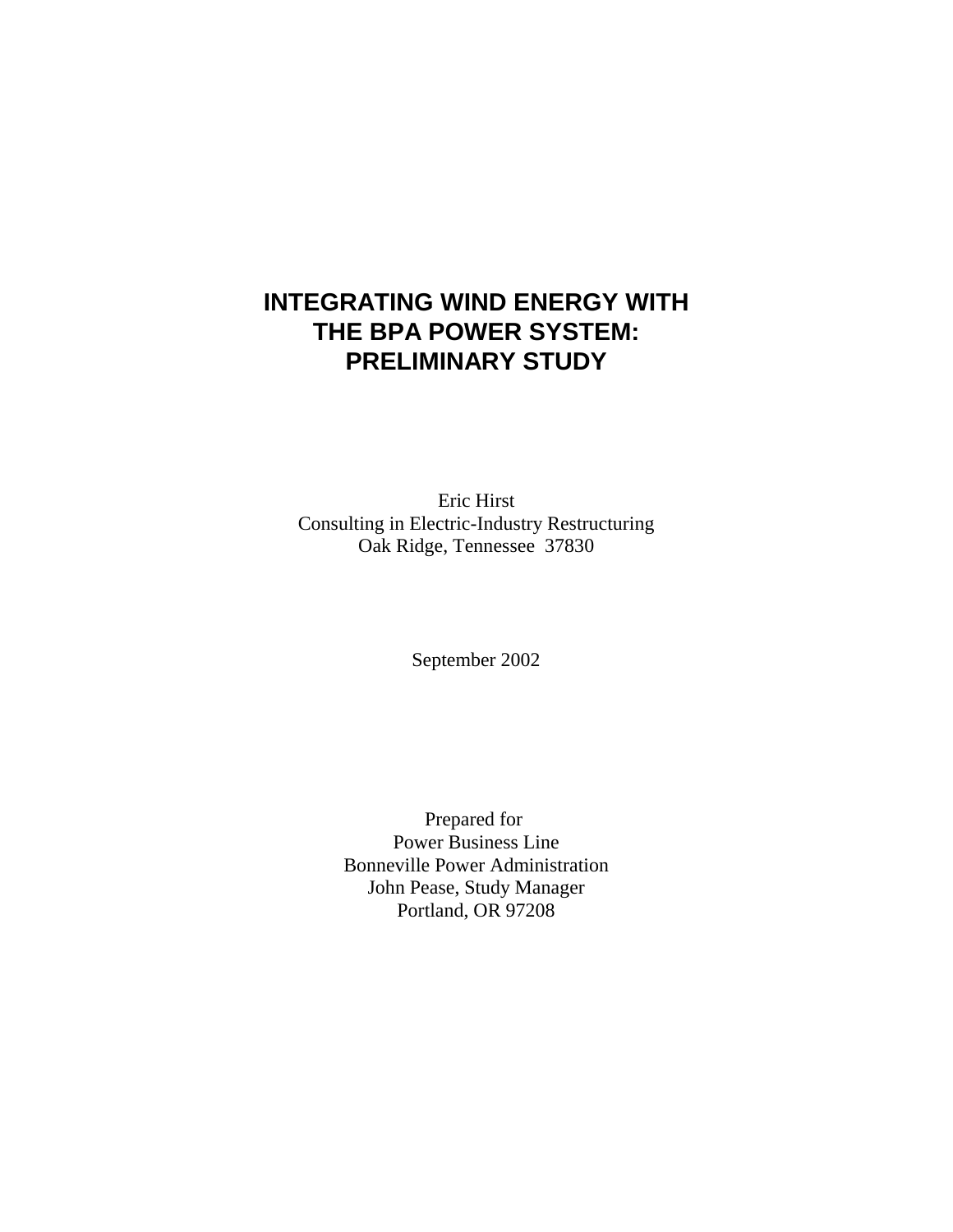## **Disclaimer**

This paper is a preliminary study concerning the integration of wind energy into the BPA system. It is based on four months of BPA wind and area load data. This study is not a comprehensive study, and further analysis is needed to more definitively estimate the potential impacts of large amounts of wind energy on the BPA system. The analysis and conclusions contained in this study are the author's and do not necessarily represent the views of BPA. This study is preliminary and is based on data and information derived from a four month period. Only recently have commercial scale wind projects been integrated with the existing BPA system. Consequently, further analysis will be needed to assess the full impact of large scale wind integration on the BPA hydro/thermal and transmission system.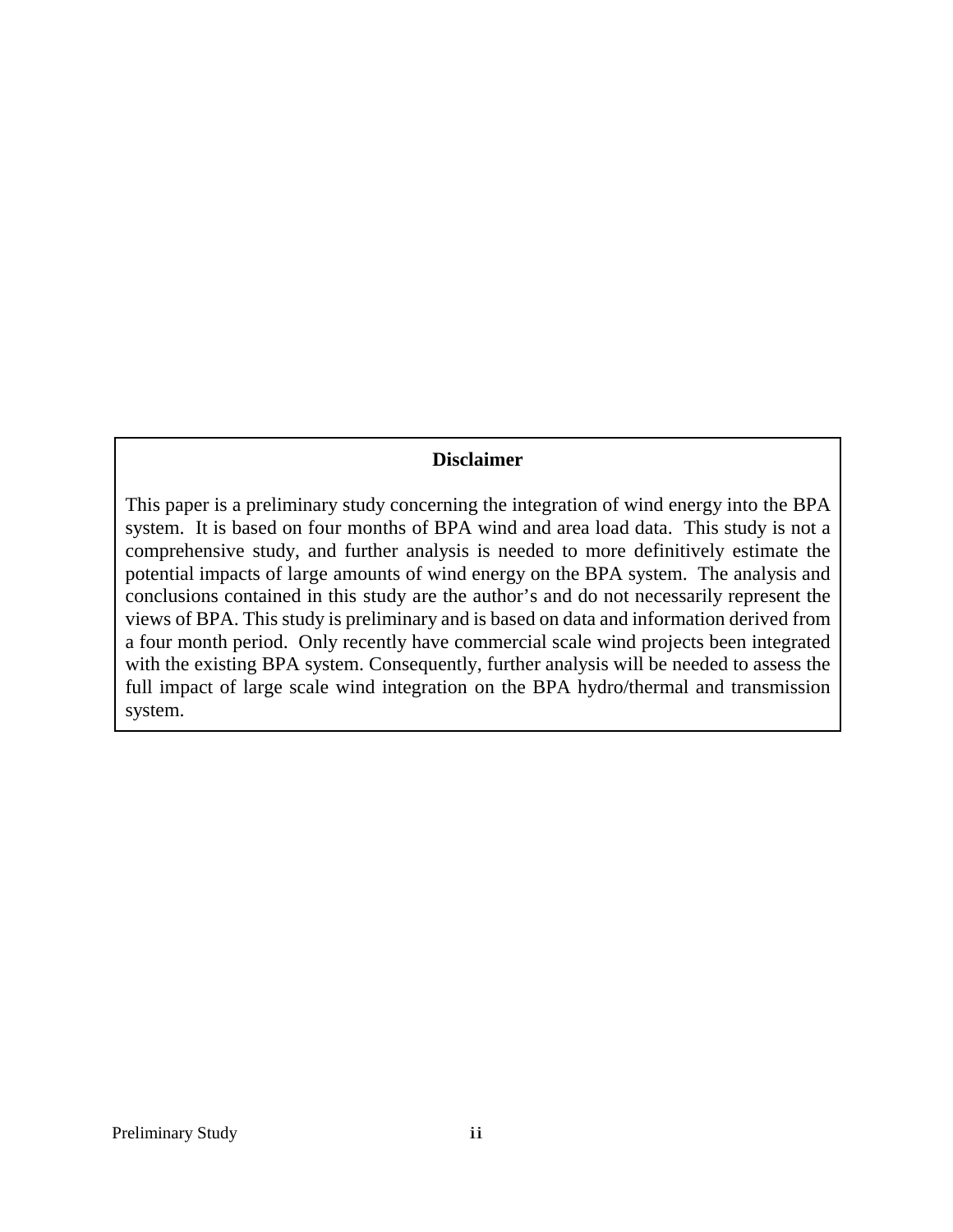# **CONTENTS**

| UNIT COMMITMENT AND ECONOMIC DISPATCH  15<br>SPLITTING REGULATION FROM INTRAHOUR IMBALANCE  26 |    |
|------------------------------------------------------------------------------------------------|----|
|                                                                                                |    |
|                                                                                                |    |
|                                                                                                |    |
|                                                                                                | 37 |
|                                                                                                |    |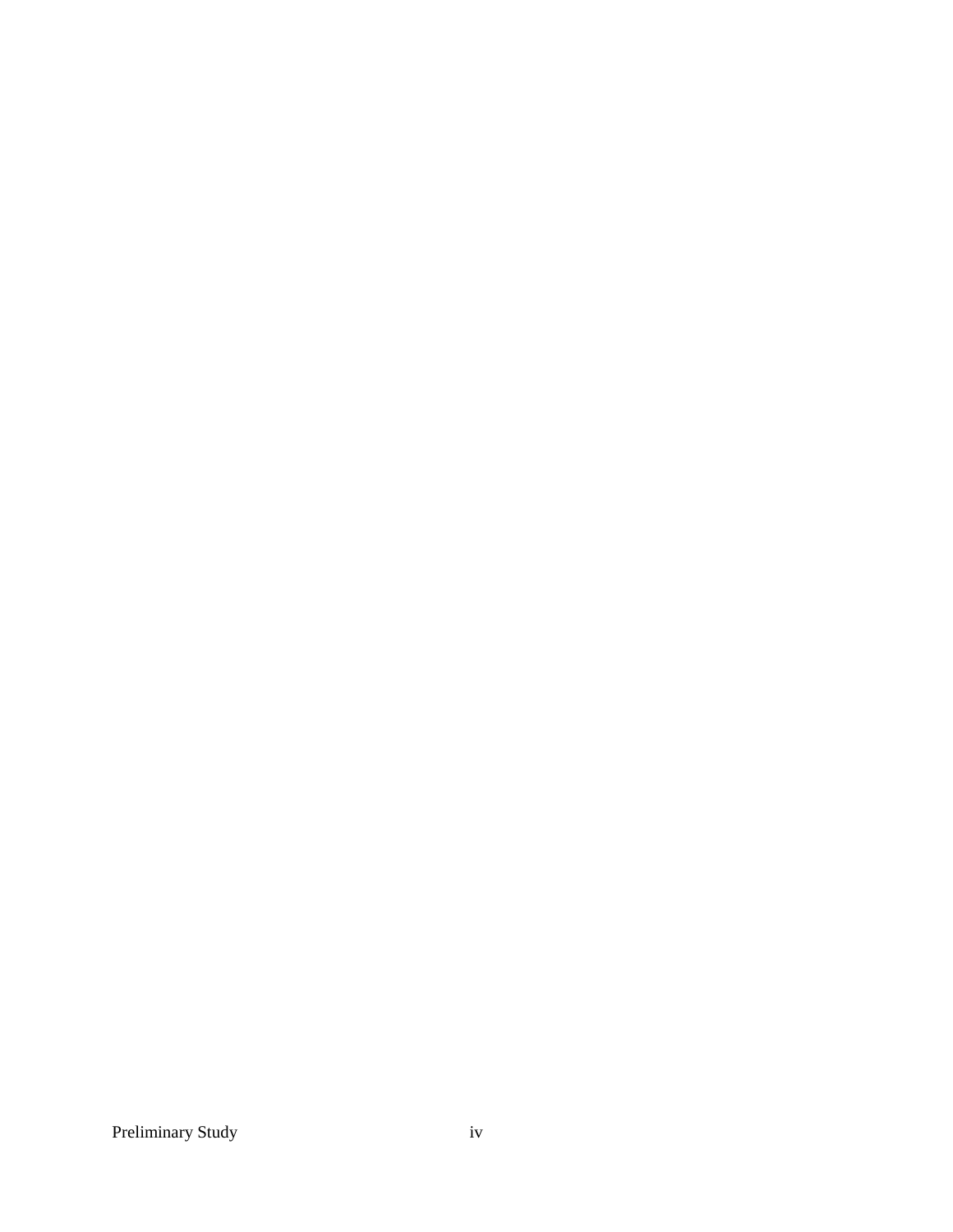# **SUMMARY**

As the amount of wind capacity installed in the Pacific Northwest increases, so too does the need to carefully analyze and quantify its effects on bulk-power planning and operations. These effects are both physical (MW of capacity reassigned from one function to another) and financial (generating-unit operating costs and wholesale-market opportunity costs).

Integrating wind output into a large power system is challenging because of wind's unique characteristics. Relative to other electricity-production technologies, wind output is uncertain, uncontrollable, and variable.

This study focuses on the time between day-ahead operational planning (e.g., production of a system load forecast and preparation of hourly schedules for generating-unit operation) and real-time operations (i.e., the minute-to-minute movements of certain generating units to maintain the necessary generation:load balance). Specifically, this study examined day-ahead forecasting errors for the Bonneville Power Administration (BPA) system load and wind output plus the real-time requirements for the regulation and load-following (intrahour balancing) ancillary services.

This study uses data on the electric-energy outputs from wind farms as well as data from the BPA hydroelectric system to address these wind-integration issues. These data cover the first four months of 2002. They include 1-minute energy outputs from four wind farms in Washington and Oregon (with a total capacity of 164 MW), BPA's day-ahead hourly systemload forecast and forecast errors, BPA control-area load at the 1- and 5-minute levels (to analyze regulation and load following requirements, respectively), and the amount of generating capacity available each hour but not needed for energy or ancillary services.

Because wind output is largely uncorrelated with BPA load, the effects of wind on the BPA power system are small. In addition, the effects of wind are roughly symmetrical, sometimes "consuming" capacity and at other times "producing" capacity. For example, 1000 MW of wind capacity might require or provide about 100 MW of capacity to the BPA system. Therefore, it is difficult to unambiguously determine how much, if any, generating capacity BPA should set aside day ahead to accommodate wind output.

Fig. S-1 shows the effects on BPA's real-time capacity requirements of errors in its dayahead load forecast and the combined effects of this load-forecast error and 1000 MW of wind capacity (i.e., the day-ahead error in the forecast of wind output and the real-time requirements for regulation and intrahour balancing). The effects of wind are generally small, occasionally large, and roughly symmetrical.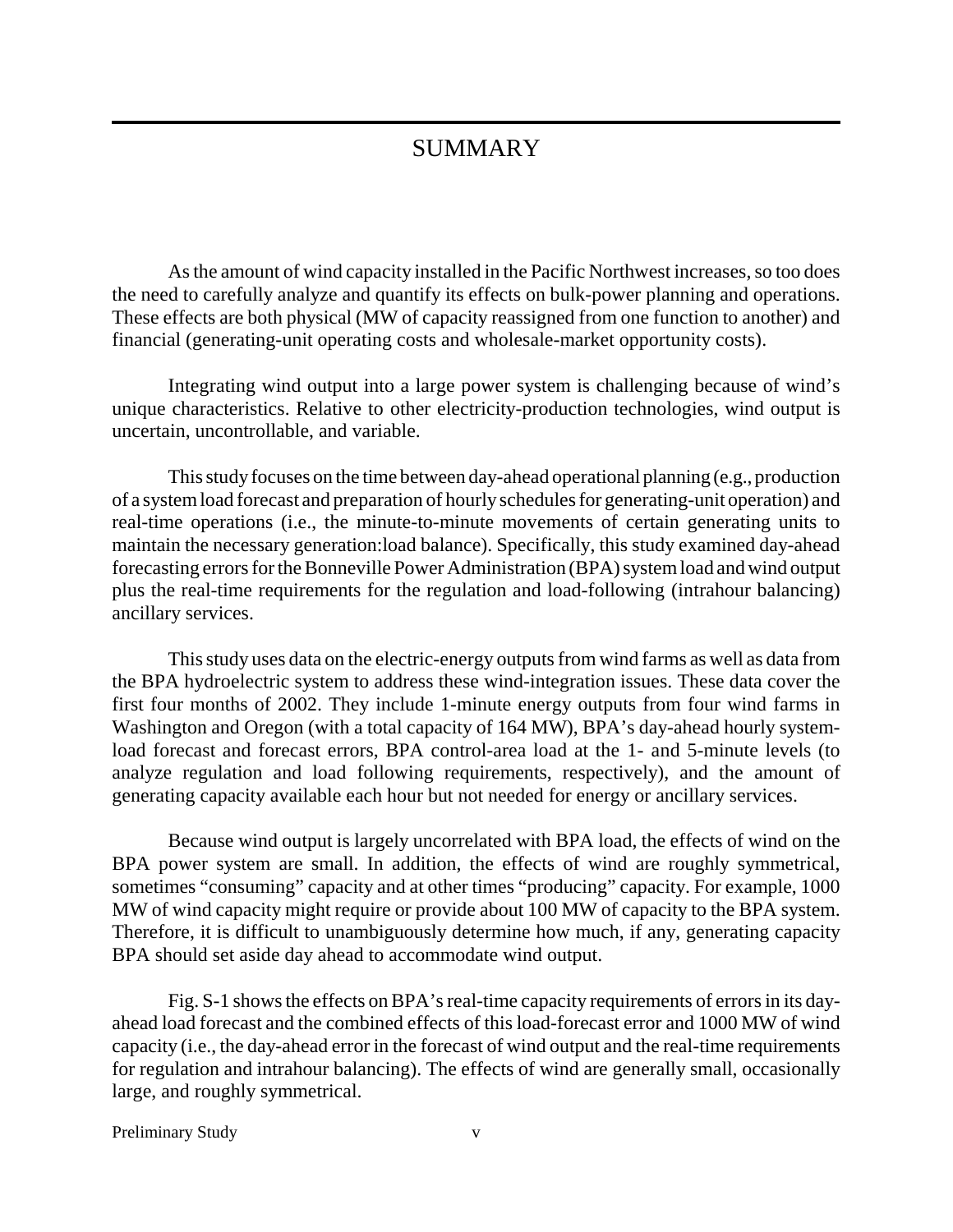

**BPA system load and 1000 MW of wind capacity.**

Although the physical requirements for wind integration appear, based on this initial analysis, to be small, BPA should consider additional research in this area. BPA might repeat the present analysis with additional data as they become available (e.g., with a full year of data). Also, BPA should use its new optimization model (Columbia Vista) to quantify the physical and economic effects of day-ahead uncertainties (not just in wind, but in loads, customer contracts, and other factors) on operations, power purchase and sale opportunities, and costs.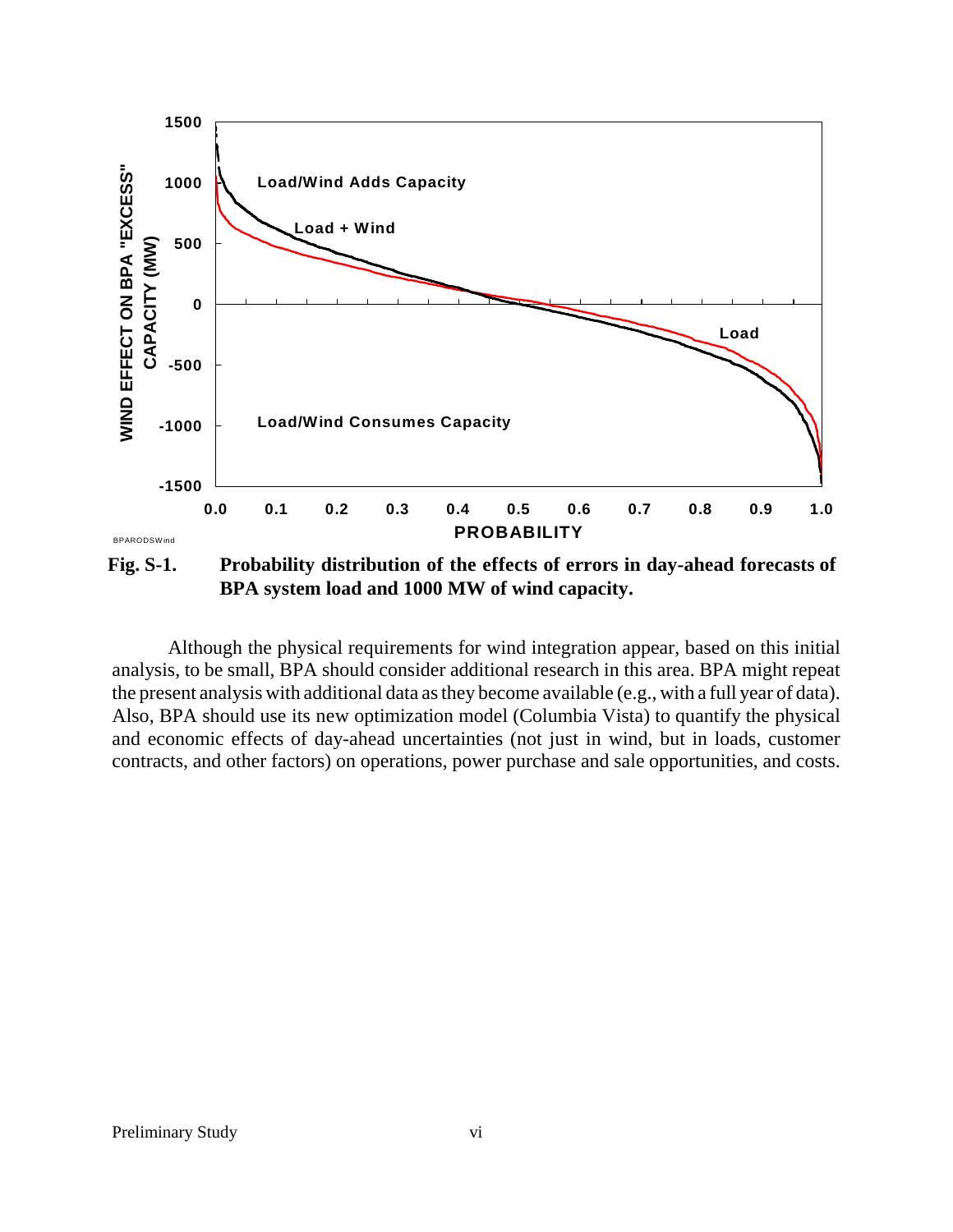# LIST OF ACRONYMS

| ACE         | Area control error                                    |
|-------------|-------------------------------------------------------|
| AGC         | Automatic generation control                          |
| BPA         | <b>Bonneville Power Administration</b>                |
| <b>CPS</b>  | <b>Control Performance Standard</b>                   |
| DA          | Day ahead                                             |
| <b>FERC</b> | U.S. Federal Energy Regulatory Commission             |
| ISO         | Independent system operator                           |
| <b>NERC</b> | North American Electric Reliability Council           |
| PJM         | Pennsylvania-New Jersey-Maryland Interconnection, LLC |
| PBL         | <b>Power Business Line</b>                            |
| RT          | Real time                                             |
| <b>RTO</b>  | Regional transmission organization                    |
| SMD         | Standard market design                                |
| TBL         | <b>Transmission Business Line</b>                     |
|             |                                                       |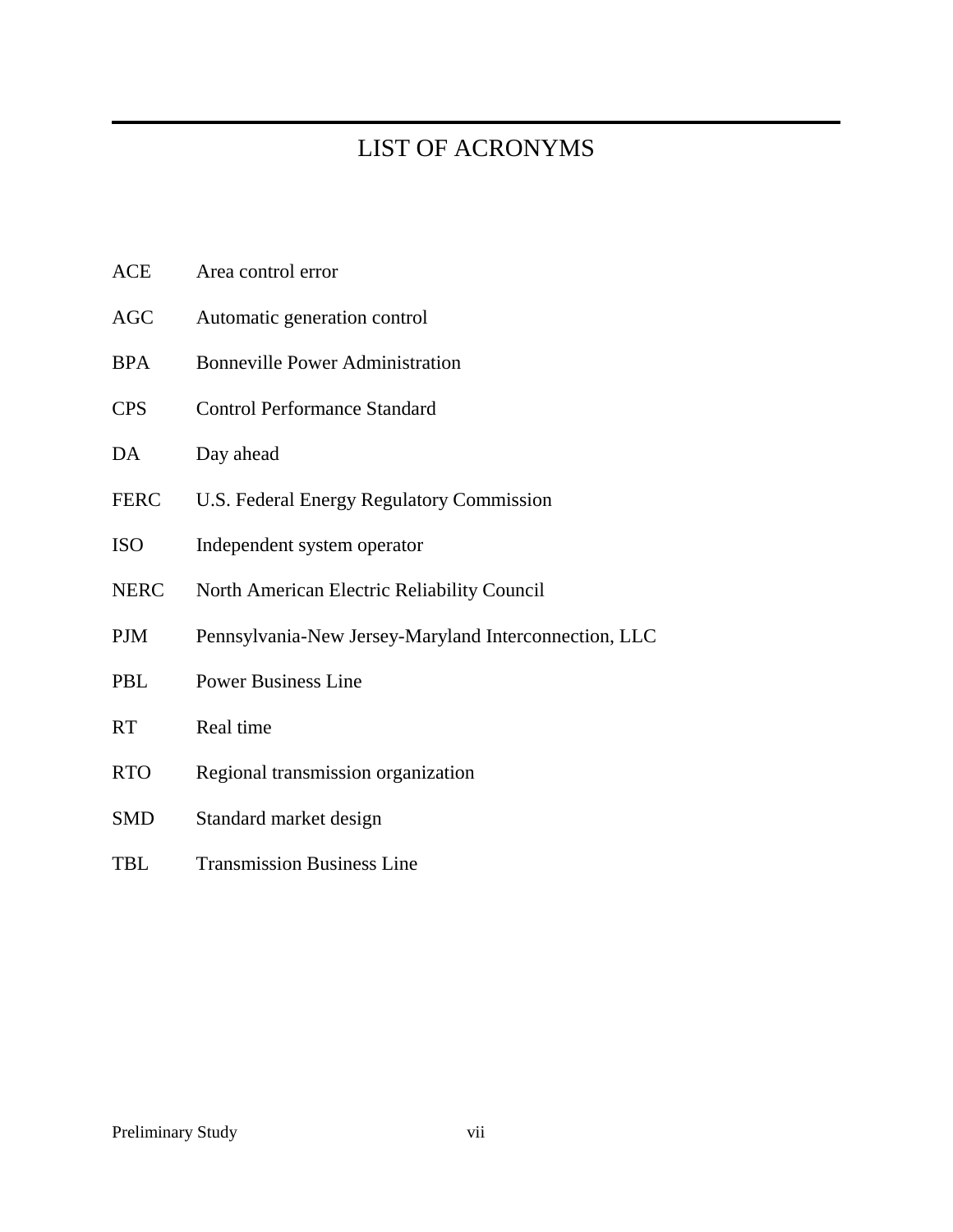## BACKGROUND

Probably no major electric utility in the United States generates as large a share of its energy from hydroelectric resources as does the Bonneville Power Administration (BPA). BPA may soon become one of the largest U.S. buyers of wind power as well.

Hydro and wind power share several similarities and also some stark differences. Both are renewable resources. Converting wind and water into electricity produces no harmful air pollutants. And both resources depend on nature: when, where, and how hard it rains and snows for hydro and when, where, and how hard the wind blows for wind energy.

On the other hand, the two resources are quite different, especially for short-term (dayahead, DA) planning and real-time (RT) operations. Hydro resources are very fast and flexible compared to typical steam-powered thermal plants. For example, coal plants can ramp up and down (in MW/minute) at 1 to 2% per minute, whereas hydro units can typically ramp 5 to 20 times as fast. The startup times and costs for hydro units are also small compared with those for thermal plants.

The electrical output from wind farms, however, is characterized by its relative unpredictability, lack of control, and variability (Hirst 2001b; Milligan et al. 2002). These three characteristics complicate integration of wind energy with a typical bulk-power system. Because electricity cannot be readily stored, power-system operators must balance generation to load on a near-real-time basis. In addition, the essentially passive nature of transmission systems requires system operators to use dispatchable generating units to keep transmission elements within their thermal, voltage, and stability limits. Because of wind's variability, unpredictability, and lack of control, wind resources cannot be used to help maintain RT reliability (called security) on the electrical grid. On the contrary, wind imposes costs on the grid because system operators must deploy other, flexible resources to offset the effects of wind.

This study discusses the physical (and, to a lesser extent, financial) costs that wind imposes on the BPA bulk-power system. The focus is on the period between day ahead (when units are committed for the following day) and real time (when units are dispatched up or down to meet the two sets of constraints noted above). This study addresses three sets of costs: those associated with the commitment (or decommitment) of capacity to address errors in the dayahead forecast of hourly wind output, real-time regulation, and real-time load following. The study does not deal with transmission, the costs associated with transmission access, congestion, or losses.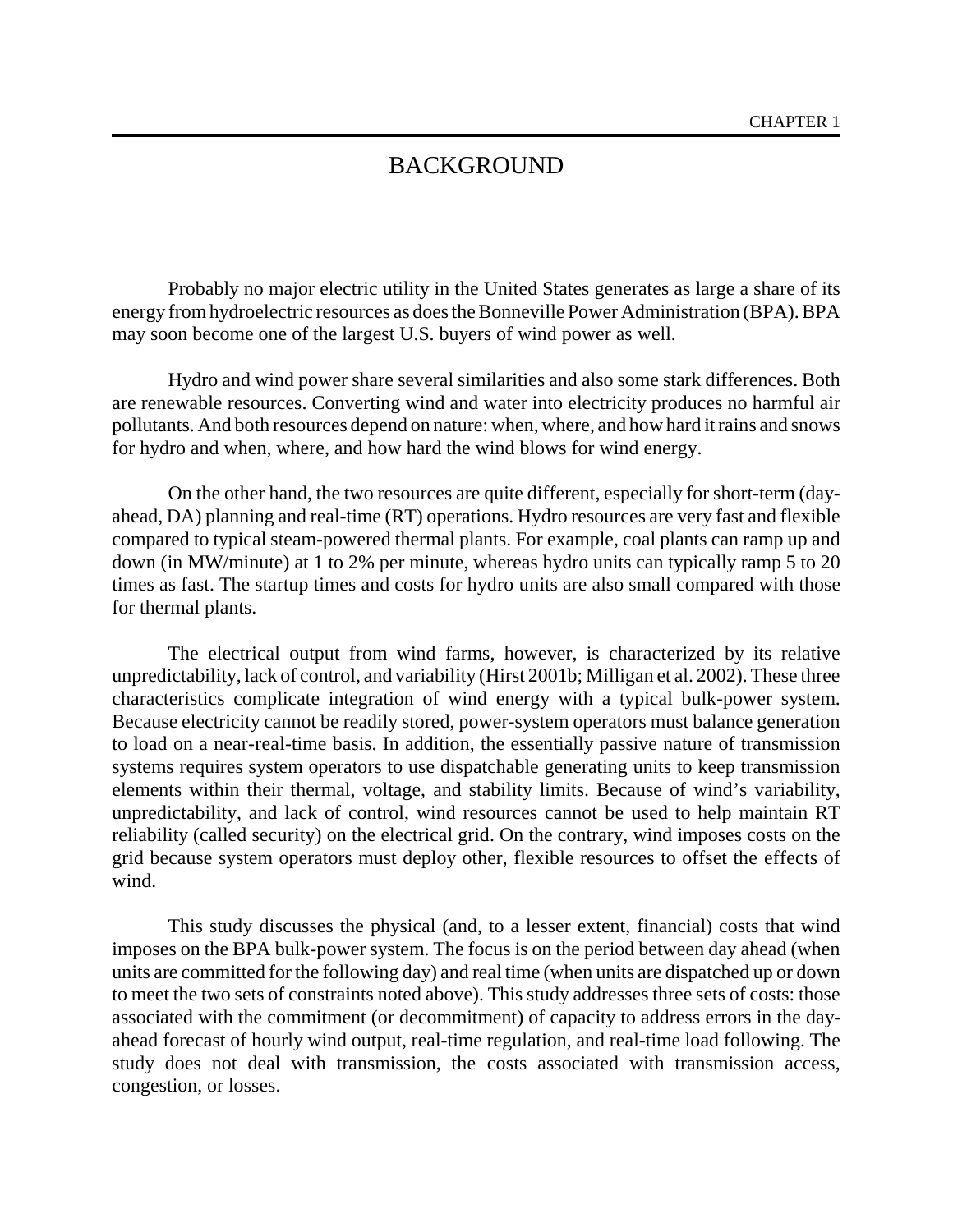This study is timely for several reasons. First, the amount of wind capacity in the Pacific Northwest is growing rapidly. As of mid-2001, BPA had received proposals for more than 2500 MW of wind (BPA 2001). As of mid-2002, BPA's Power Business Line (PBL) had 198 MW of wind under contract and another 580 MW under consideration. BPA's Transmission Business Line (TBL) has received requests for interconnection of about 5000 MW of wind capacity in Oregon and Washington (Darr 2002).

Second, until recently, data on the output (on a minute-by-minute basis) from wind farms was not available. As a consequence, the charges for wind integration lacked a solid foundation of data and analysis. These charges were typically based on simple assumptions and rules of thumb. For example, the pro forma tariff in the Federal Energy Regulatory Commission's (FERC 1996) Order 888 included an energy-imbalance service. The charge for undergeneration could be \$100/MWh, regardless of the actual cost to the utility control area to offset this undergeneration. And Order 888 permitted the utility to take any overgeneration without any payment. While such penalties might be reasonable for energy resources that can be controlled to follow a schedule, they are punitive for intermittent resources, such as wind.

Third, the electricity industry is rapidly changing, from a world dominated by engineering decisions and administrative rules to one in which market forces (primarily prices) encourage market participants to act in ways that benefit the electrical system. For example, the Pennsylvania-New Jersey-Maryland Interconnection [PJM, a large independent system operator (ISO) in the Mid-Atlantic region] operates a RT balancing market in which prices are set every five minutes. These prices are based on the bids of the marginal generators running during each interval. Resources that overgenerate relative to their schedule receive the market-clearing price for the excess generation. Resources that undergenerate pay the market-clearing price for their deficiency. PJM, in contrast to the energy-imbalance schedule in Order 888, imposes no penalties on generators or loads that produce or consume at levels different from their schedules. Such a market-based system is much more hospitable—and, more important, fair—to intermittent resources.

In recognition of the success of the PJM (and New York) ISO markets, FERC (2002a and b) is developing a standard market design (SMD), with a notice of proposed rulemaking issued in July 2002 and a final rule planned for the end of 2002. This rule will include DA and RT markets for energy, ancillary services, and transmission congestion. One of the FERC principles for SMD is that "… intermittent supply resources should be able to participate fully in energy, ancillary services and capacity markets."

In light of these and other factors, BPA may develop an analytical method and standard data requirements (from both the wind farm and the TBL system operator) to determine the costs of wind integration. This study represents an important step in this development, dealing with the balancing and integration requirements from day ahead (e.g., noon on the day before the operating day) through real time. This integration encompasses the following activities: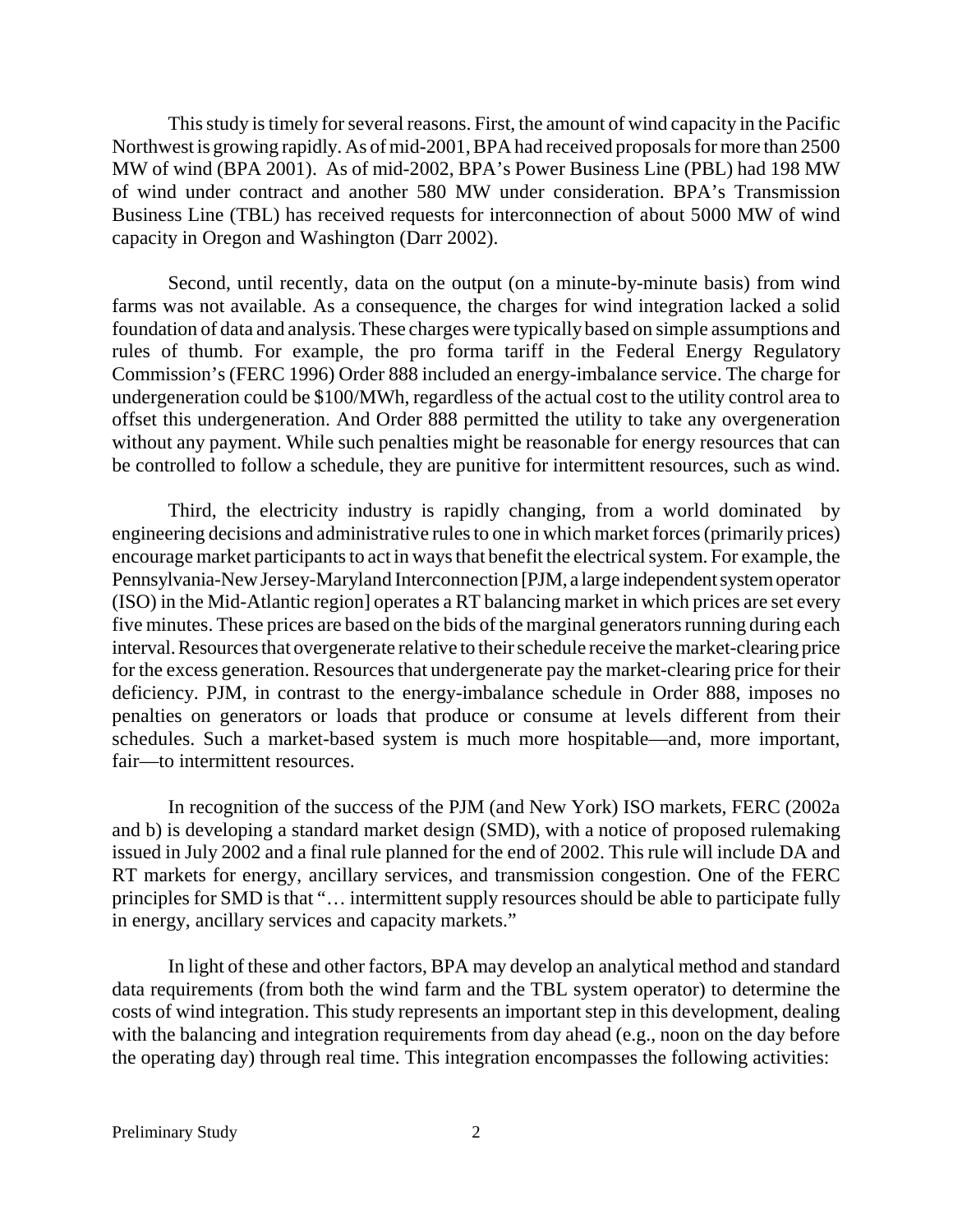- DA unit commitment: Most utilities and ISOs make decisions on which units to turn on and when to do so about 12 hours before the start of the operating day. In today's ISOs [and tomorrow's regional transmission organizations (RTOs)], these decisions are based on generator offers and demand bids provided to the system operator. The ability of a wind farm to bid into such DA markets will depend strongly on the accuracy of the wind forecast used by the wind-farm manager.
- Intrahour balancing: In real time, the system operator dispatches resources participating in its intrahour energy market to maintain the necessary balance between generation and load (discussed in Chapter 6). Once every 5 to 15 minutes, the system operator runs an economic-dispatch model to move generators up or down to follow changes in load and unscheduled generator outputs at the lowest possible operating cost. Generators that participate in the system operator's balancing market provide the load-following ancillary service.
- Regulation: To track changes in the minute-to-minute balance between generation and load, the system operator uses its automatic-generation-control (AGC) system to dispatch those generators providing the regulation ancillary service. These generators respond to short-term generation:load imbalances that are not addressed by the economic-dispatch process.

The remainder of this study is organized as follows. Chapter 2 reviews briefly BPA's operation of its hydroelectric system. Chapter 3 describes the data resources used in this study. Chapter 4 summarizes output data for four wind farms with a total capacity of 164 MW, for the 4-month period from January through April 2002. Chapter 5 compares DA forecast errors for BPA system load and wind output for the same period. Chapter 6 discusses the intrahour loadfollowing (energy-imbalance) and regulation requirements for wind and the BPA load. Chapter 7 combines the results of Chapters 5 and 6 with data on the "excess" capacity BPA has available each hour to show how much of this capacity is "consumed" by wind. The final chapter summarizes the results of this study and suggests additional work on wind integration.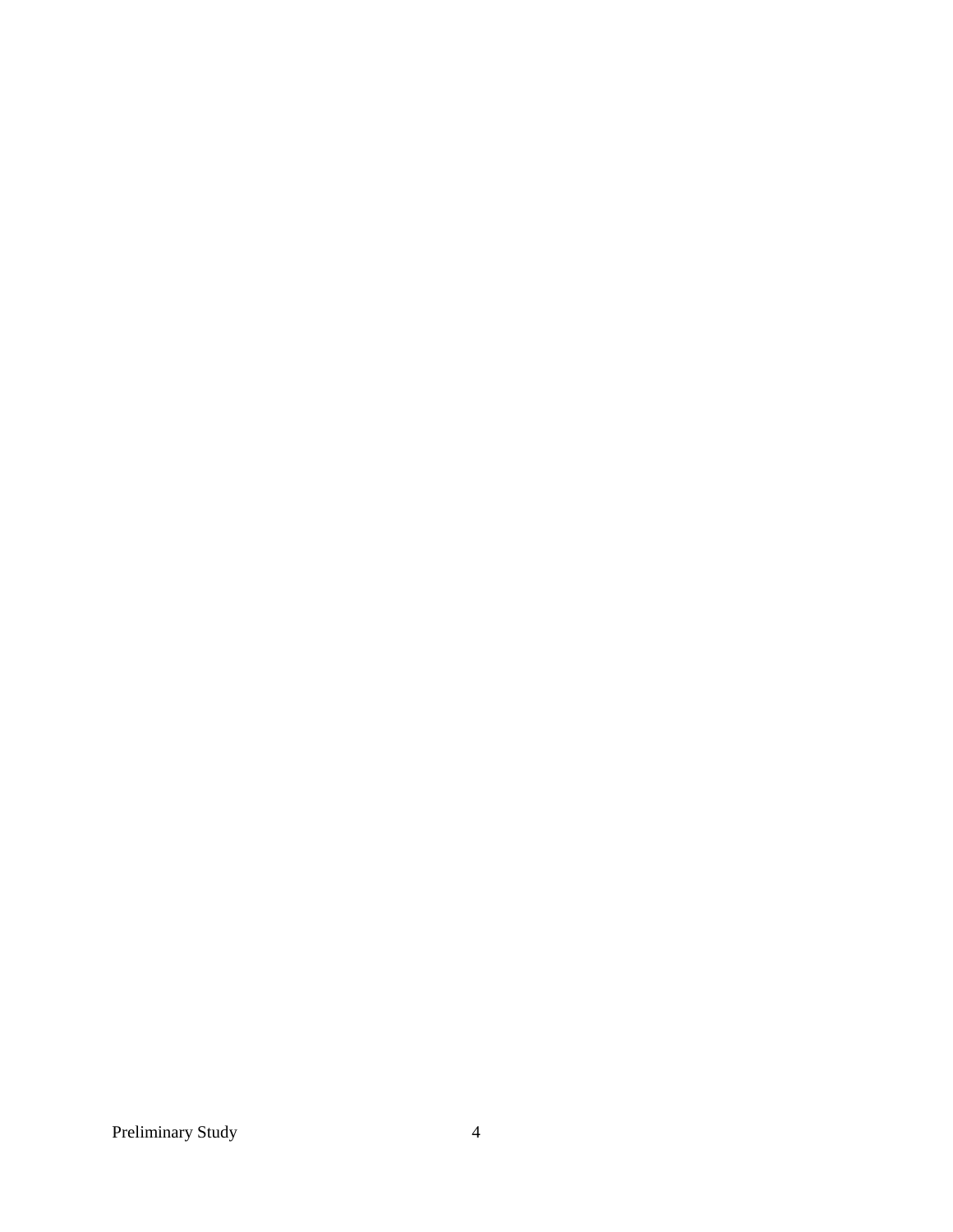## OPERATION OF THE BPA HYDROELECTRIC SYSTEM

My initial plan had been to determine how BPA manages its system today and the cost and price implications of these operating decisions. I had envisioned a study in which detailed information on current operations and their cost and price implications (top half of Fig. 1) would provide a baseline against

which to compare cases in which the output from wind farms is introduced into the power system (bottom half of Fig. 1). The difference between the with- and without-wind cases (right hand side of the figure) would show the costs to integrate various amounts of Fig. 1. wind capacity with the BPA electrical system.



I had assumed that, like nonhydro utilities and ISOs in other parts of North America, BPA would use mathematical optimization models to schedule its generating units day ahead (unit commitment) to meet expected changes in loads and interchange schedules on an hour-tohour basis. In addition, I had assumed that BPA would use an economic dispatch model to move generators once every 5 or 10 minutes to ensure that electricity is produced at the lowest possible operating cost.

In reality, BPA operates the Federal hydro system from an engineering perspective, rather than an economic perspective. That is, the computer models BPA uses to guide decisions on hourly, daily, and longer-term reservoir and project (dam)\* operations focus on engineering characteristics rather than cost or market-price considerations. Perhaps more important, electricity is only one of many products and services provided by the river. Its production is constrained by these other factors, including flood control, navigation, recreation, irrigation, and, especially, fish protection. The BPA models indicate how much water can/should move

<sup>\*</sup> Most of the BPA decisions on hydroelectric operations are made at the project level. Decisions on which units to operate at what level are made by the Corps of Engineers and the Bureau of Reclamation operators at each dam. It is not clear whether unit operations seek to minimize operating costs, maximize efficiency of converting water to electricity, or meet some other objective. The only exception to this rule is if TBL, the BPA control-area operator, needs additional spinning reserve, in which case its system operator will ask the dam operators to turn on additional units.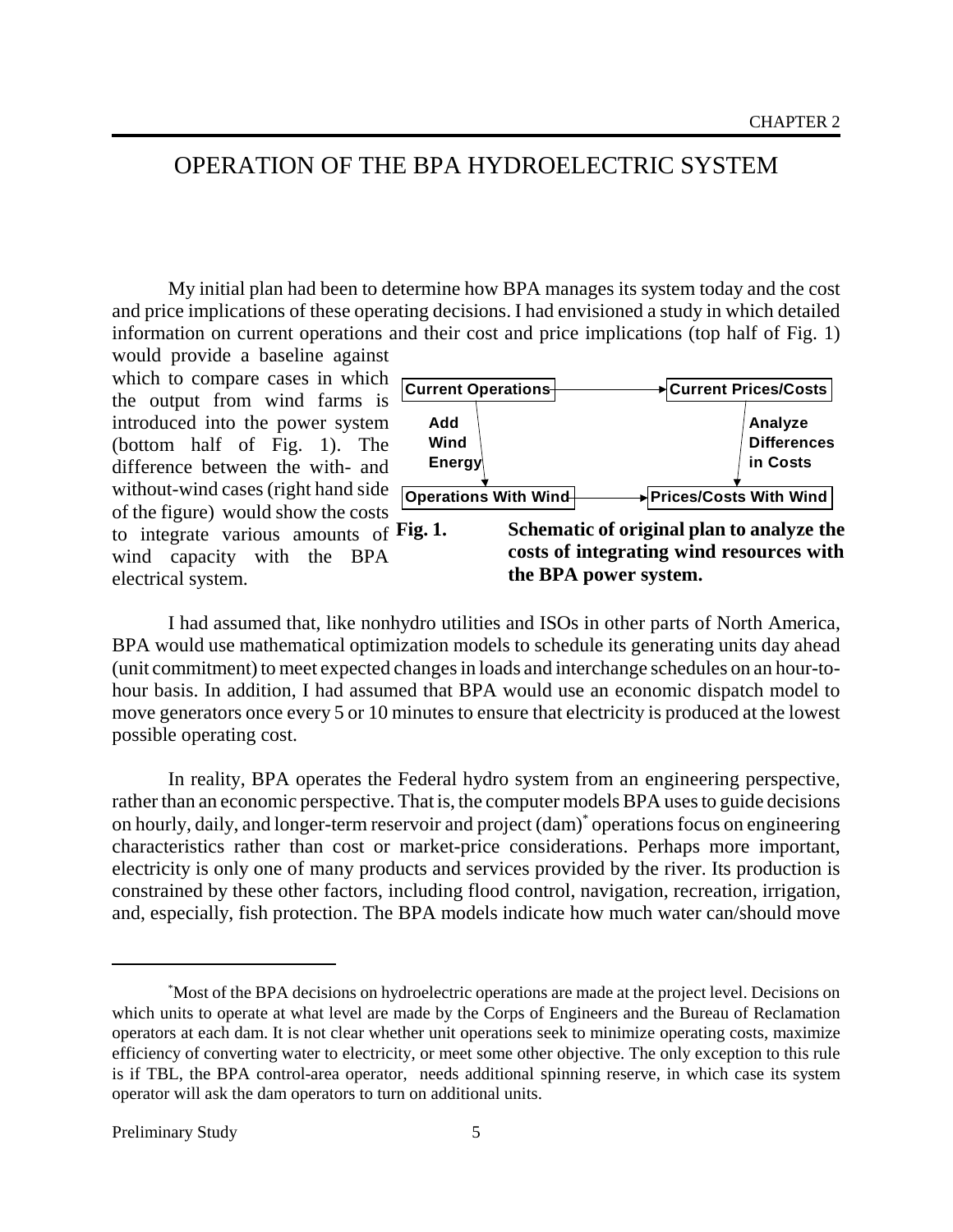through each project to meet the various constraints imposed on the system, conditional on the amounts and timing of releases from upstream dams and tributary flows. These water flows are then converted into power production, with any surplus or deficit made up by either adjustments of operations at Grand Coulee or by short-term power sales or purchases. In general, BPA market decisions (i.e., whether to buy or sell power) are based more on hydro constraints than on market conditions (wholesale electricity prices). BPA relies primarily on the judgments of its schedulers and traders, rather than mathematical models, in deciding how to operate individual projects and whether and when to buy or sell power on the wholesale market.

Further complicating assessment of the costs of wind integration is the absence of explicit wholesale markets for energy, especially ones that operate at an hourly level, either day ahead, hour ahead, or in real time. The primary indicator of wholesale power prices in the Pacific Northwest is the Dow Jones index, which provides estimates of onpeak (16 hours) and offpeak prices (8 hours) for the following day. No markets or proxies exist for the prices of ancillary services in the Northwest.

Finally, TBL performs all of its balancing functions using hydroelectric generators that are on AGC. In other words, the units that are normally thought of as providing the regulation ancillary service provide regulation and load following (i.e., intrahour balancing) as well as adjustments for the hour-to-hour interchange schedule changes and for load-forecast errors. Compared with the fossil-fired generators used by most control-area operators to balance generation to load, hydro units are very fast, flexible, and inexpensive to ramp up and down.

Fortunately, BPA is in the process of enhancing its analytical capabilities in important ways. It is building a new computer model, called Columbia Vista, that features optimization (i.e., cost minimization) of the hydroelectric system (Acres Productive Technologies 2001 and 2002). Based on various user inputs (e.g., expected market prices for energy and ancillary services, limits on power sales and purchases, transmission limits, streamflow forecasts, firmload requirements, and hydraulic constraints), Columbia Vista will establish an hourly schedule (e.g., day ahead) for the BPA hydro resources to maximize its operating earnings from the production, sale, and purchase of electricity.

Because of these current limitations in BPA's hydroelectric modeling capability and the lack of performance data on wind farms in the Pacific Northwest, prior BPA efforts to estimate the costs of wind integration have been ad hoc. For example, one analysis of wind pricing calculated a cost to wind of about \$2/MWh for the regulation service. By comparison, the market costs of regulation in the PJM and New York ISOs averaged \$0.5/MWh and \$0.2/MWh, respectively, for 2001. Why, given the BPA hydro resources, should regulation cost four to ten times as much as it does in areas where regulation is provided primarily by more expensive fossil units?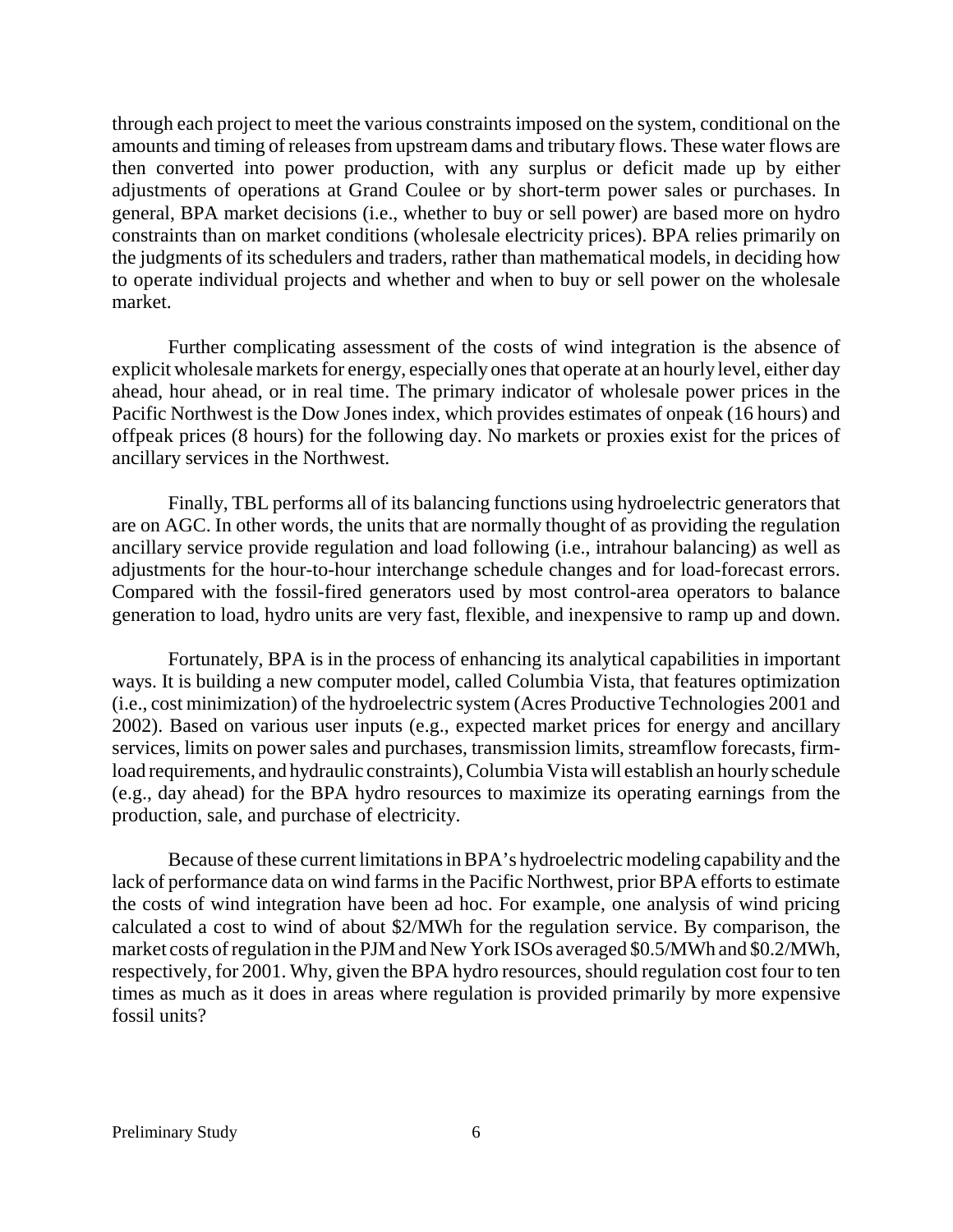## DATA RESOURCES

I used several data sets provided by staff in PBL and TBL. With one exception (discussed below), the data covered the 4-month period from January through April 2002. PBL sent me 2-second data on the wind output (in kW) from four wind farms: Vansycle (25 MW), Stateline (90 MW), Condon (25 MW), and Klondike (24 MW), with a total capacity of 164 MW (Fig. 2). For the Fig. 2. present analytical purposes, I aggregated the 2-second data to the 1-, 5-, and 60-



**Fig. 2. Map of the Pacific Northwest showing the approximate locations of the wind farms analyzed here.**

minute levels. PBL also provided hourly data on the output from a 15-MW wind farm in southeastern Wyoming, used to analyze the benefits of geographical dispersion in Chapter 4.

PBL sent me data on hourly loads for the BPA system as well as the DA load forecasts for each hour.

TBL provided three sets of data. The first was BPA control-area load\* at the 5-minute level and the second was hourly data on the amounts of capacity required for contingency reserves and regulation and the amounts of capacity available for these functions. The third data set included 2-second data on the BPA control-area load for the last 13 days of June 2002.<sup>#</sup>

<sup>\*</sup> The BPA *system* load is the responsibility of PBL and can include loads outside the BPA control area. The BPA *control-area* load is the responsibility of TBL and refers to the loads that are within the electrical boundaries of the control area.

<sup>#</sup> It would have required considerable effort for TBL staff to retrieve these short-interval load data for the January-to-April period. However, they could easily provide these data on a going-forward basis, which is why the analysis of regulation in Chapter 6 covers a different time period than the other analyses.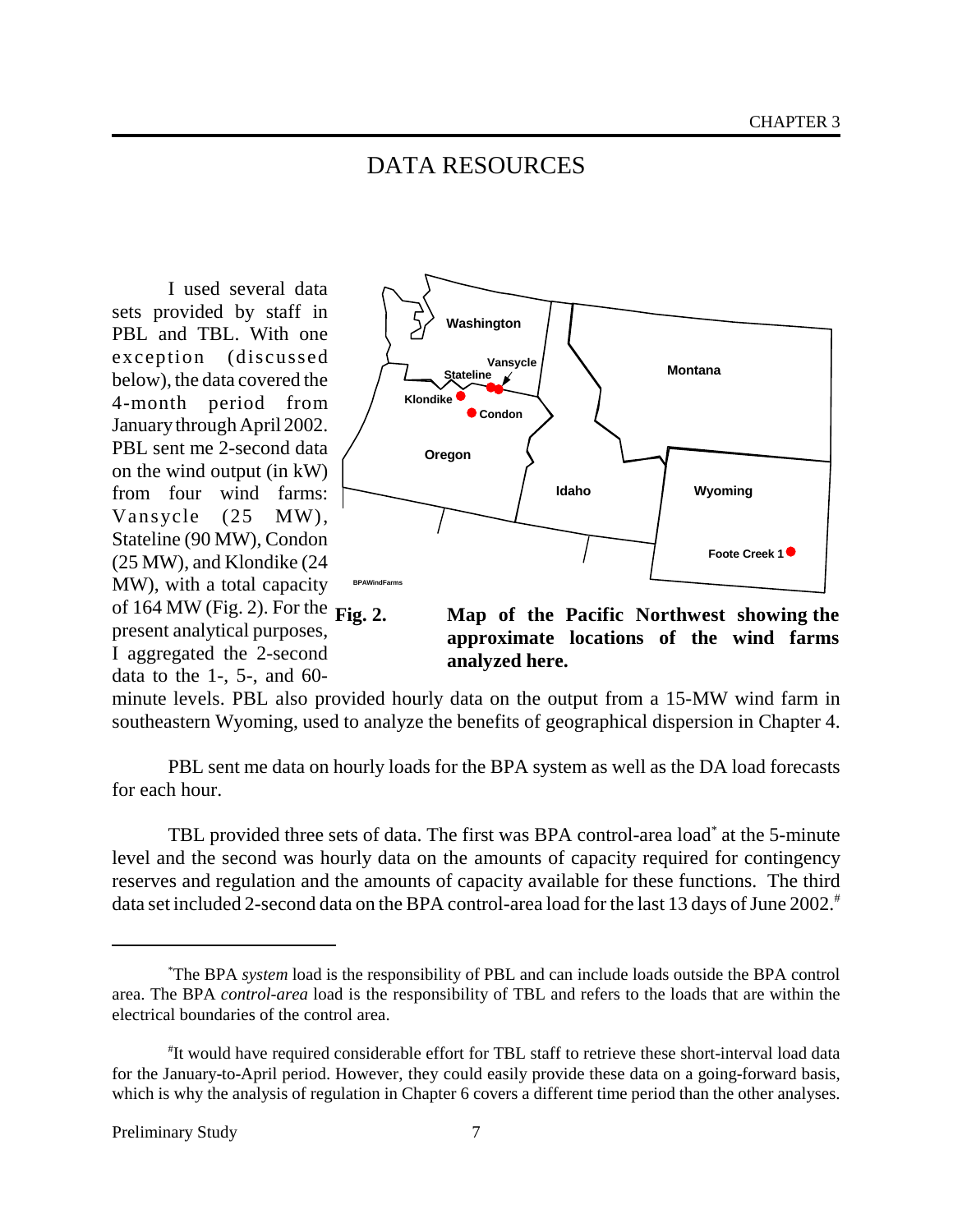In organizing the data, I did very little data-quality management. My philosophy was to leave the data intact unless I was confident that a particular number was wrong. Wind data were missing for 0 hours in January, 39 hours in February, 2 hours in March, and 10 hours in April. In addition, BPA did not provide wind output data for the last four days of April (April 27 through 31). Some of the wind data showed small negative amounts, which I assumed referred to parasitic consumption at the wind site. At the other end of the spectrum, some of the data for the Klondike wind farm showed outputs as high as 110% of capacity. In all cases, I retained these values, which likely leads to an overestimate of wind-output variability.

Some of the 5-minute values for BPA load were completely inconsistent with the adjacent values; I adjusted these values to better fit with the adjoining values. I "corrected" the DA load forecasts for eight hours on April 15, a period during which the original load forecasts were off by several thousand megawatts. Enough 2-second wind and load data were missing that I had to drop about 5% of the hours for the June 2002 analysis of regulation requirements.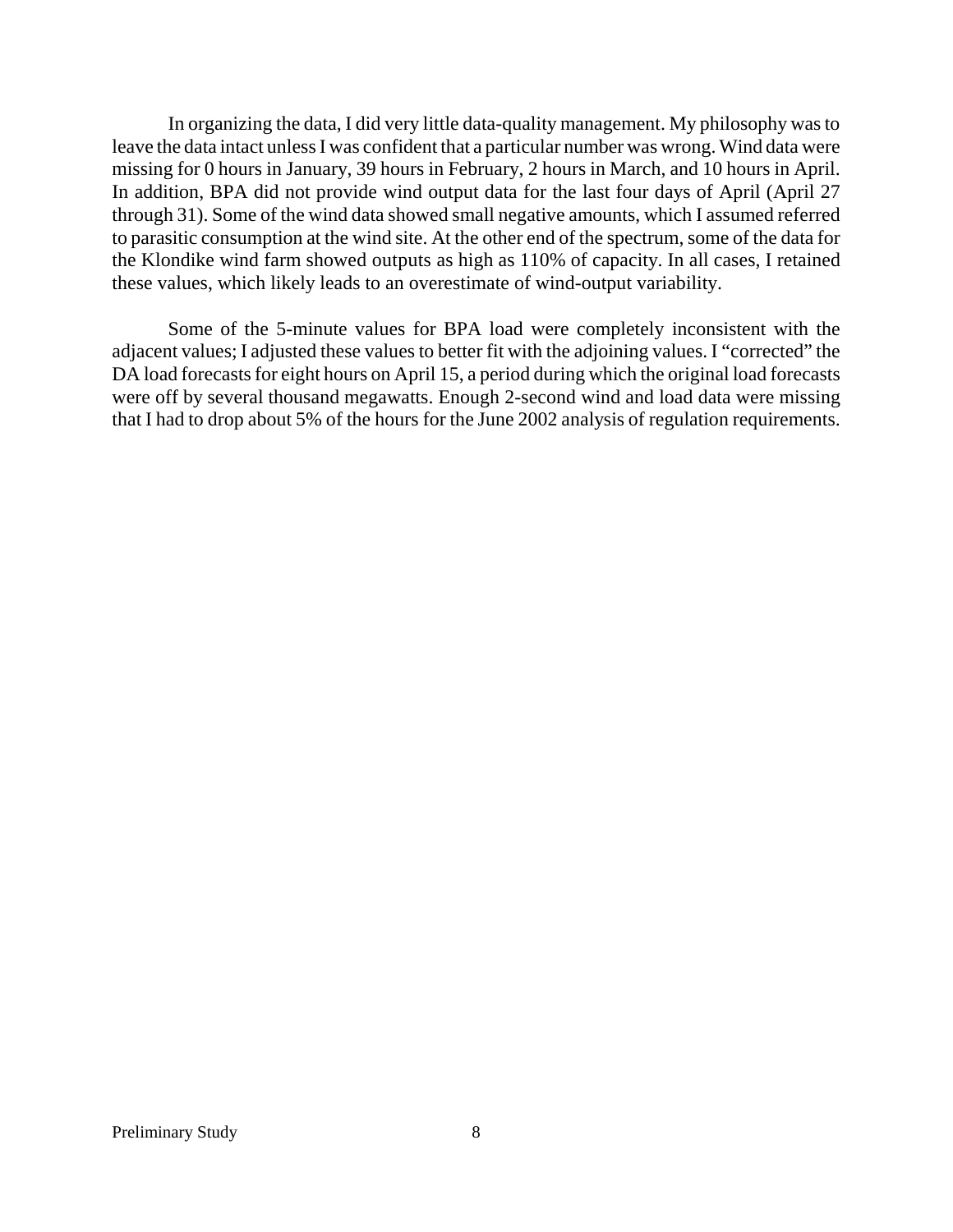## WIND CHARACTERISTICS

As expected, the wind output shows substantial variability, from minute to minute, hour to hour, day to day, and week to week (compare the top and bottom portions of Fig. 3). For the four months analyzed here, the capacity factor, averaged over the 164 MW at the four sites, was 32%.\*

Because the four sites are close to each other (about 150 miles from Klondike to Vansycle; Fig. 2), the hourly wind output is highly correlated among them (Fig. 4). Although the four sets of outputs are correlated, the existence of multiple sites reduces overall variability. Figure 5, the top part of which shows the standard deviations of the aggregate hourly wind output for each month, illustrates this phenomenon. The triangles (top of each line) are the standard deviations that would have occurred if the outputs of the wind farms were perfectly correlated (i.e., if they were colocated).<sup>#</sup> The squares are the actual standard deviations. And the circles at the bottom of each line are the values that would occur if the outputs of the wind farms were completely *un*correlated.<sup>§</sup> Because the squares are closer to the top of each line than to the bottom, I conclude that the outputs are more correlated than uncorrelated. These observations suggest that if wind farms are geographically dispersed, the variability of the total output will be reduced. Such a reduction in hourly variability would likely reduce the costs of wind integration.

To test this hypothesis on geographical dispersion, BPA provided hourly data on a 15-MW wind farm in Wyoming (Foote Creek #1), located almost 1000 miles from the four other sites. The correlation coefficient between the hourly output at the four wind farms analyzed here and the Wyoming farm was only 0.18, far below the average of the correlation coefficients (0.56) among the four original sites. As shown in the bottom of Fig. 5, this lack of correlation substantially reduces the standard deviation of the combination of wind farms. In

<sup>\*</sup> On a month by month basis, the capacity factors were 33% in January, 22% in February, 38% in March, and 32% in April. For this 4-month period, the capacity factors varied across the four sites: 42% at VanSycle, 31% at Stateline, 20% at Condon, and 33% at Klondike.

<sup>#</sup> The standard deviation of the total (T) for i variables that are completely correlated with each other is the sum of the standard deviations of the individual components  $(\sigma_T = \sum \sigma_i)$ .

<sup>§</sup> The standard deviation of the total for i variables that are completely uncorrelated with each other is the square root of the sum of the squares of the individual components  $[\sigma_T = \sqrt{\sum} (\sigma_i)^2]$ .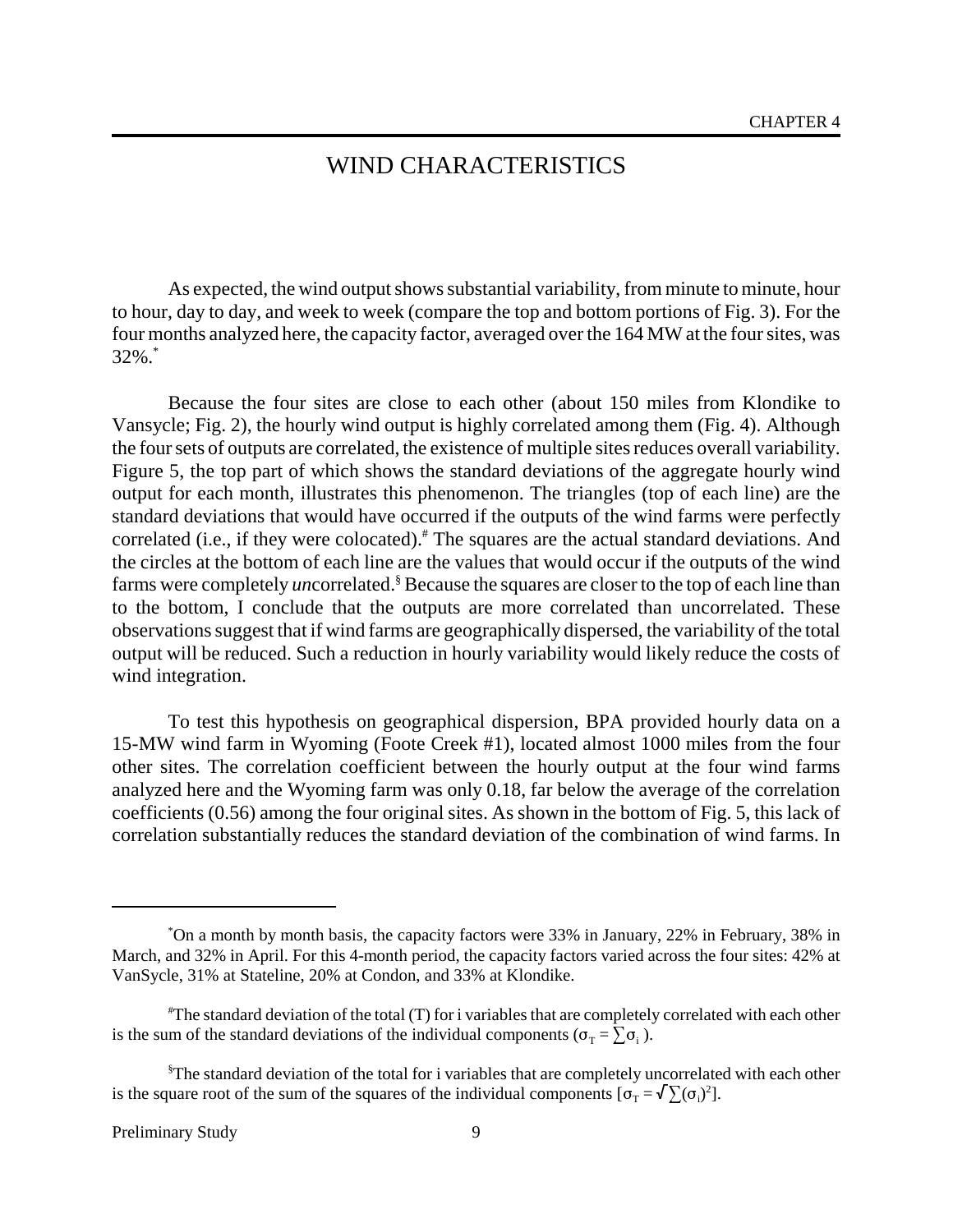

**Fig. 3. Aggregate hourly output for the first (top) and second (bottom) weeks in March 2002. Wind-output data were missing for two hours on March 11.**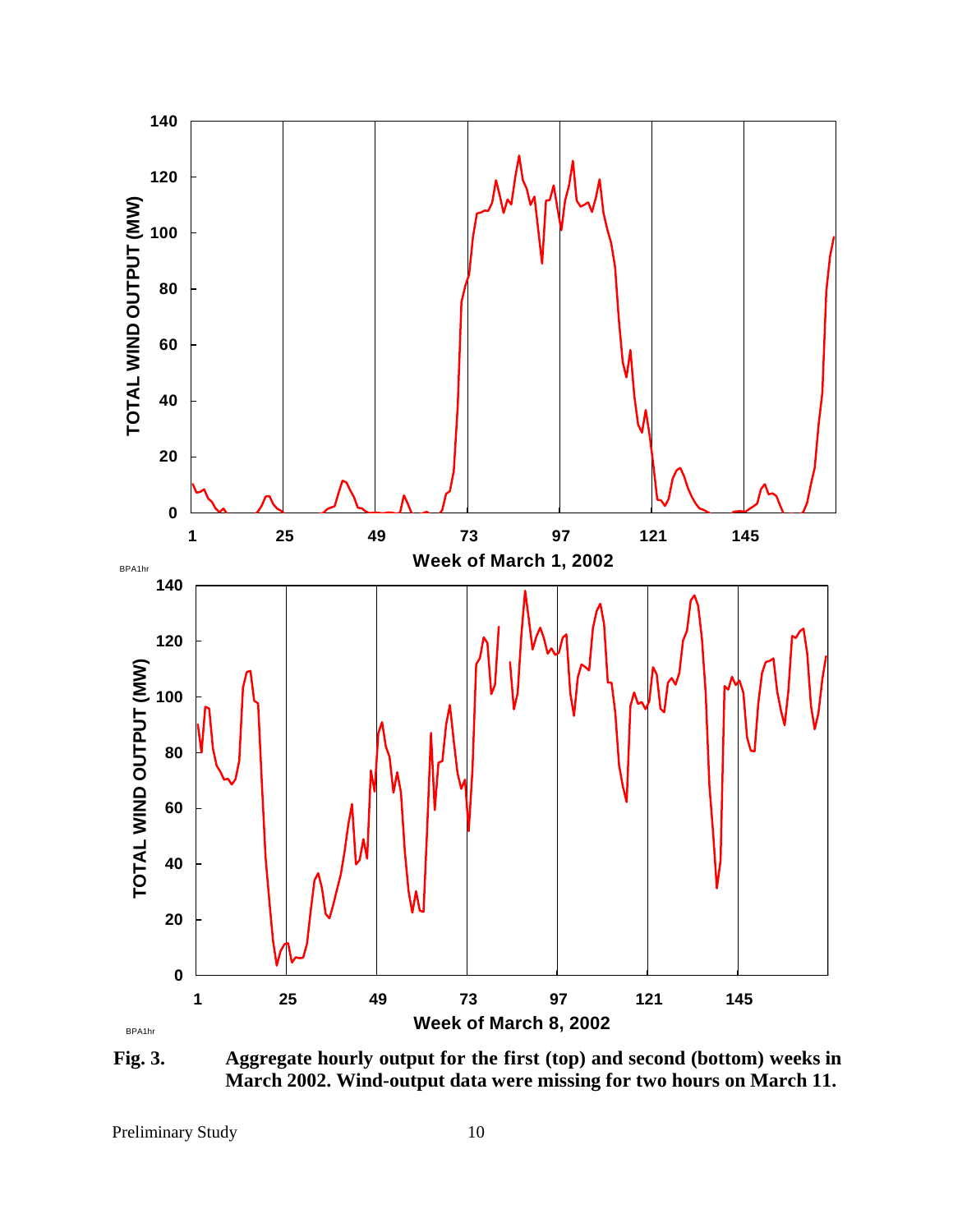

**Fig. 4. Daily wind output from four sites for February 2002. Wind-output data were missing for all of February 22.**

this figure, I assumed that the installed capacity at the Wyoming wind farm equaled that of the original four wind farms.\* If the Wyoming farm was colocated with the other four, the standard deviation of the total would have been 103 MW, 30% higher than the 79 MW calculated here. This comparison demonstrates the substantial benefits of geographically dispersing wind sites.

During the four-month period analyzed here, the four wind farms produced an hourly average of 52 MW (Table 1). The wind output averaged almost 1% of the BPA system load during this time. The variability of wind output, as measured by its coefficient of variation, was much greater than that for the BPA load, 0.90 vs. 0.14.

Finally, the correlation coefficient between the wind output and system load was 0.0; in other words, there is no statistical relationship between when the wind blows and produces electricity and when BPA customers use electricity.

<sup>\*</sup> This assumption ignores the reduction in wind-output variability that would occur with larger, more geographically dispersed wind farms. In essence, this assumption assumes that additional or larger turbines are installed at exactly the same locations as the existing turbines in this Wyoming wind farm.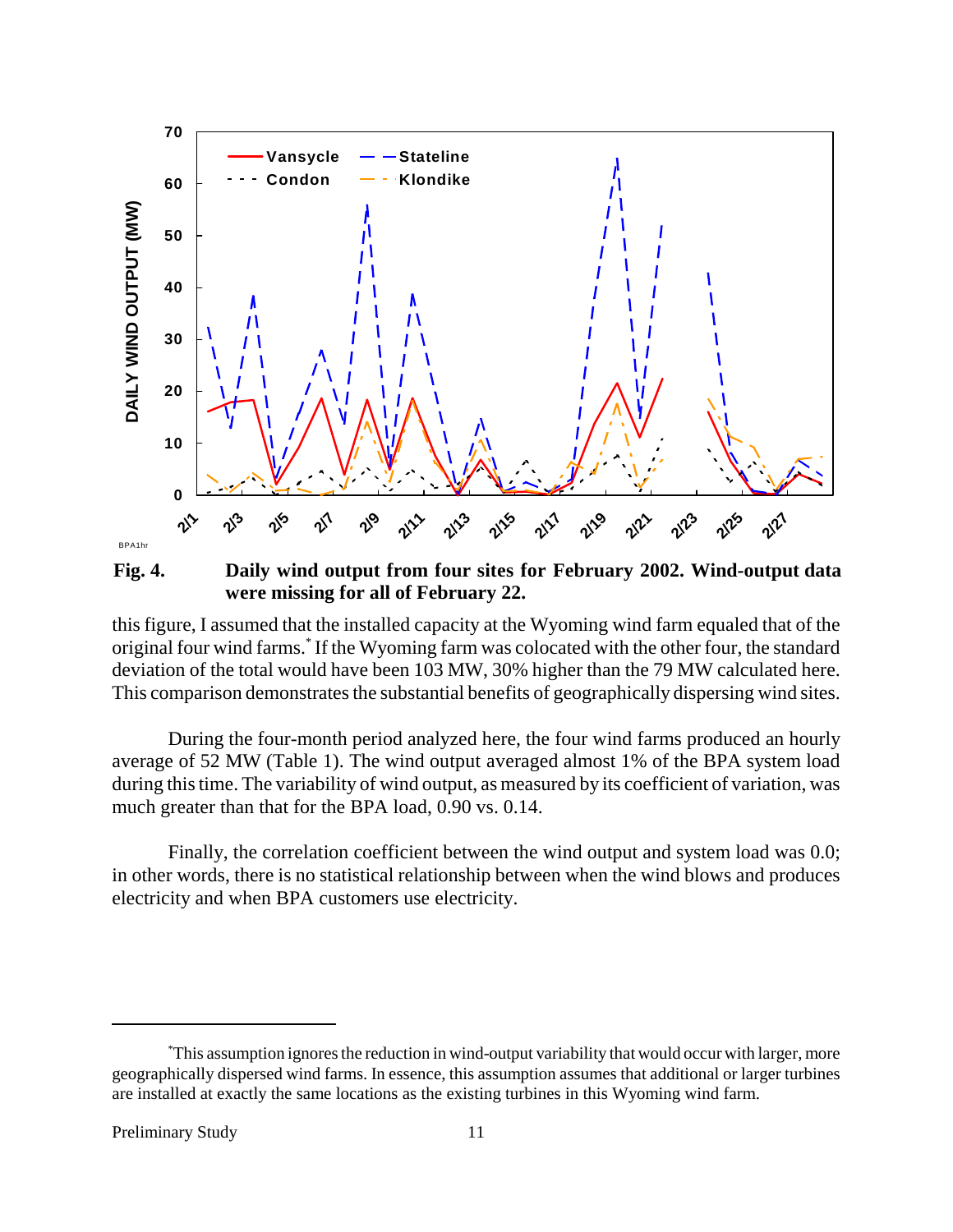

**Fig. 5. Standard deviations of hourly wind output. The top graph shows results for the four sites by month. The bottom graph shows results for the four wind farms analyzed here plus the combination of these sites and another in Wyoming. The squares are the actual values, the triangles those that would occur if there was perfect correlation among the outputs, and the circles are those that would occur if there was zero correlation among the outputs.**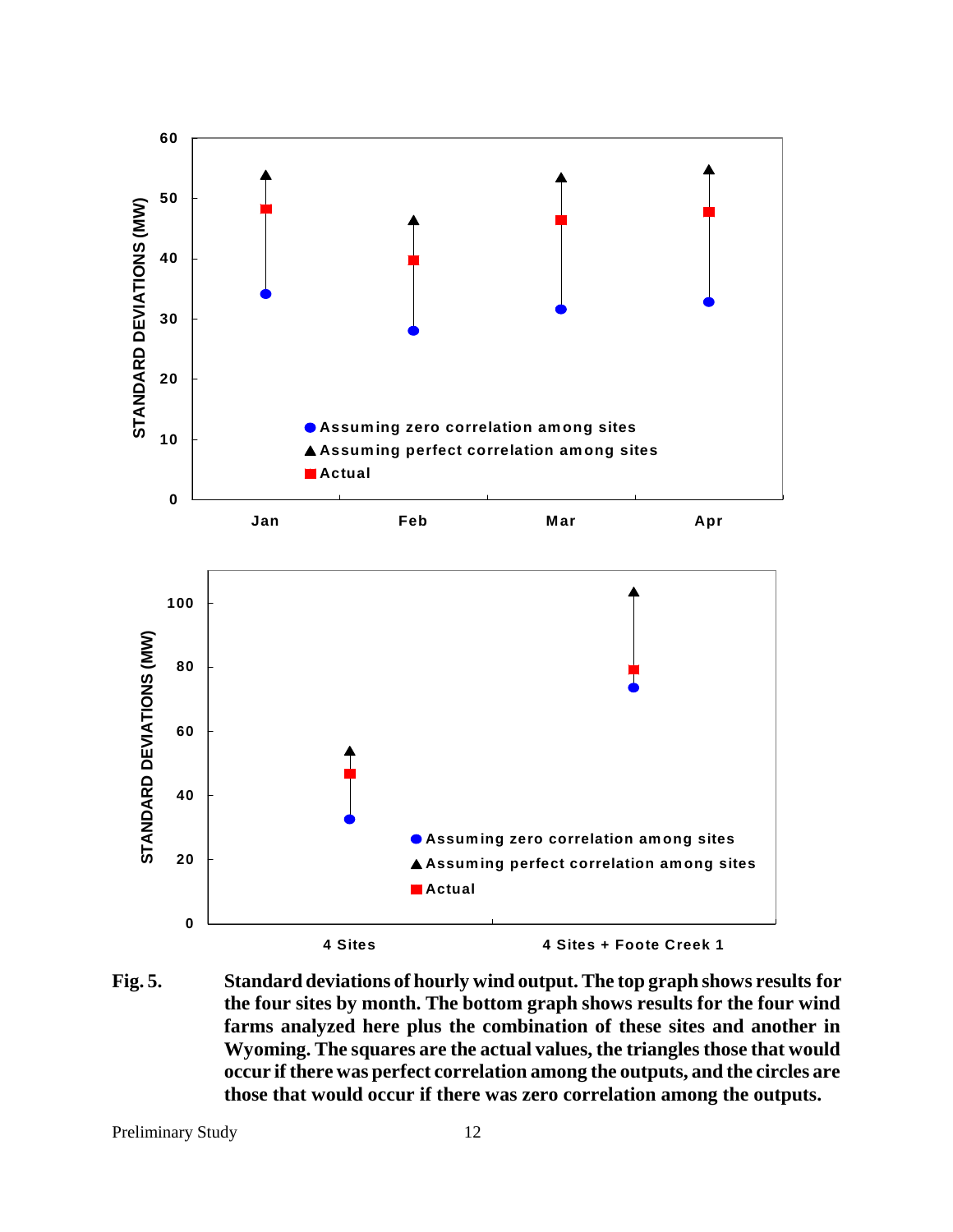|                         | Vansycle             | Stateline | Condon | Klondike                                                                                                                                                                                                                        | Total  | <b>BPA</b> |
|-------------------------|----------------------|-----------|--------|---------------------------------------------------------------------------------------------------------------------------------------------------------------------------------------------------------------------------------|--------|------------|
|                         |                      |           |        |                                                                                                                                                                                                                                 |        | Load       |
| Average                 | 10.6                 | 28.3      | 4.9    | 8.3                                                                                                                                                                                                                             | 52.0   | 5554       |
| Maximum                 | 24.3                 | 82.5      | 22.8   | 27.8                                                                                                                                                                                                                            | 151.5  | 8054       |
| Minimum                 | $-0.2$               | $-0.2$    | $-0.3$ | $-0.7$                                                                                                                                                                                                                          | $-1.1$ | 3748       |
| Coefficient of          | 0.92                 | 1.03      | 1.15   | 1.15                                                                                                                                                                                                                            | 0.90   | 0.14       |
| variation <sup>a</sup>  |                      |           |        |                                                                                                                                                                                                                                 |        |            |
| Capacity Factor         | 0.42                 | 0.31      | 0.20   | 0.33                                                                                                                                                                                                                            | 0.32   |            |
| $\sim$ $\sim$<br>0.0003 | $\sim$ $\sim$ $\sim$ |           |        | $\sim$ . And the set of the set of the set of the set of the set of the set of the set of the set of the set of the set of the set of the set of the set of the set of the set of the set of the set of the set of the set of t |        |            |

**Table 1. Summary data on hourly electricity output (MWh) from four wind farms and on BPA system load, January through April 2002.**

<sup>a</sup>The coefficient of variation is the ratio of the standard deviation to the mean, a dimensionless measure of variability.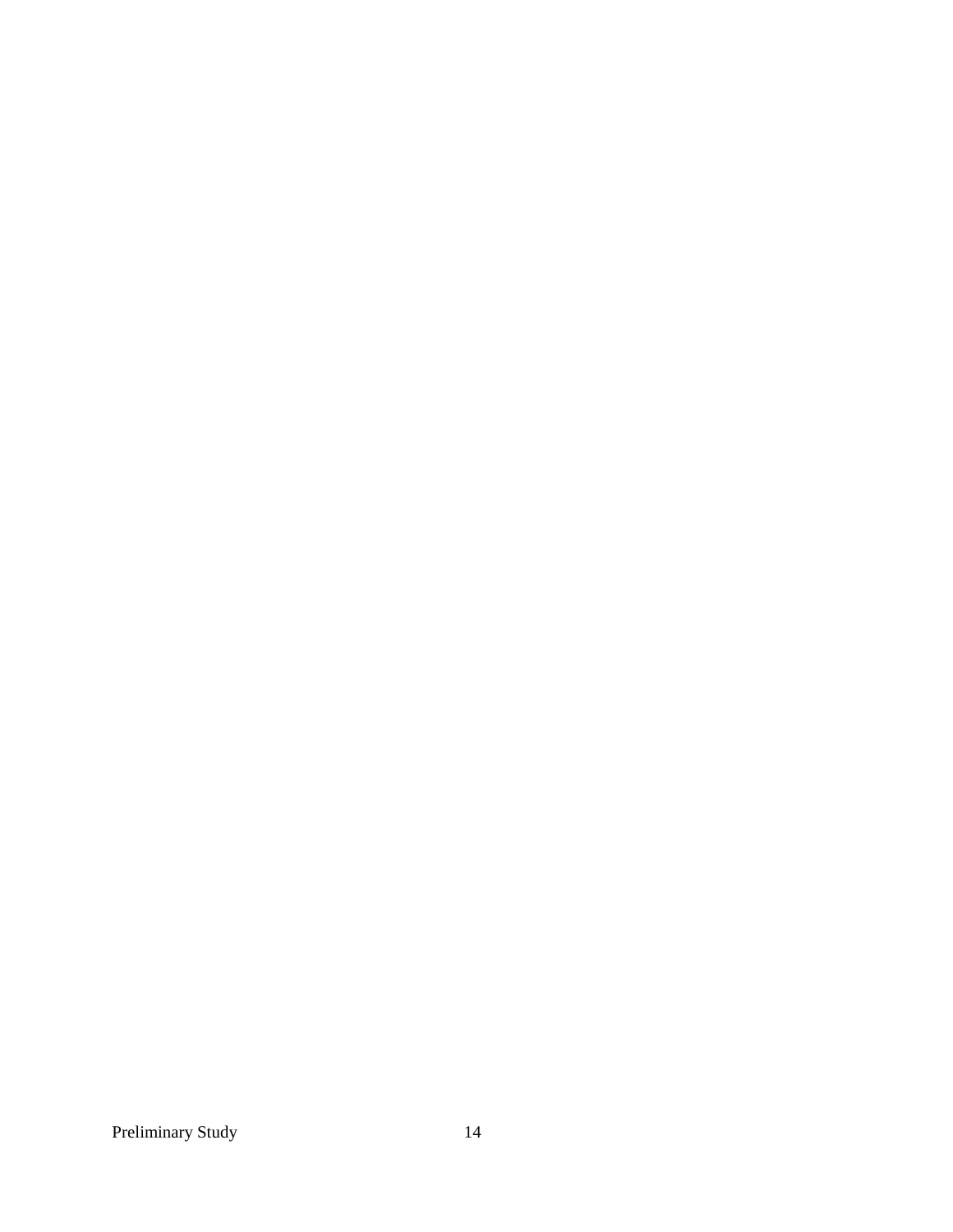## DAY-AHEAD LOAD AND WIND FORECAST ERRORS

#### UNIT COMMITMENT AND ECONOMIC DISPATCH

Vertically integrated utilities typically run their unit-commitment optimization computer programs the afternoon of the day before operations (Hirst 2001a). These large, complicated computer programs accept as inputs detailed information on the characteristics of the individual generating units that are available to produce electricity on the following day. These characteristics include current unit status, minimum and maximum output levels, ramprate limits, startup and shutdown costs and times, minimum runtimes, and unit fuel costs at various output levels. In addition, the operations planner inputs to the model the utility's DA forecast of system loads, hour by hour, as well as any scheduled wholesale sales or purchases for the following day. Finally, the inputs include details on the characteristics of the transmission system expected for the operating day (in particular, any lines or transformers out of service for maintenance).

The optimization model is then run to identify the least-cost way to meet the following day's electricity demands while maintaining reliability. The reliability requirements include the ability to withstand the loss of any single generation or transmission element while maintaining normal service to all loads. The optimization model performs two functions in its search for a least-cost solution. First, it tests different combinations of generating units that are available and, therefore, could be scheduled to operate the following day (i.e., the times each unit will start, operate, and then be turned off). Second, given the units that are online and operating during any hour, it selects the least-cost mix to meet that hour's loads.

Solving this optimization problem is complicated because of all the intertemporal constraints that generators have. For example, one unit may be cheap to operate (in terms of its variable costs, expressed in \$/MWh) but may have high startup and no-load costs (expressed in \$/startup and \$/hour, respectively), while another unit has just the opposite characteristics. Which unit to commit depends on how many hours it is expected to operate the following day. In addition, the unit-commitment solution must respect system constraints, which include contingency-reserve and regulation requirements and transmission constraints (thermal, voltage, and stability). Finally, the optimization model must consider many different combinations of generating units that could meet the hour-by-hour loads during the day.

Once generators are committed (turned on and synchronized to the grid), they are available to deliver power to meet customer loads and reliability requirements. Utilities typically run their least-cost dispatch model every five minutes or so. This model forecasts load for the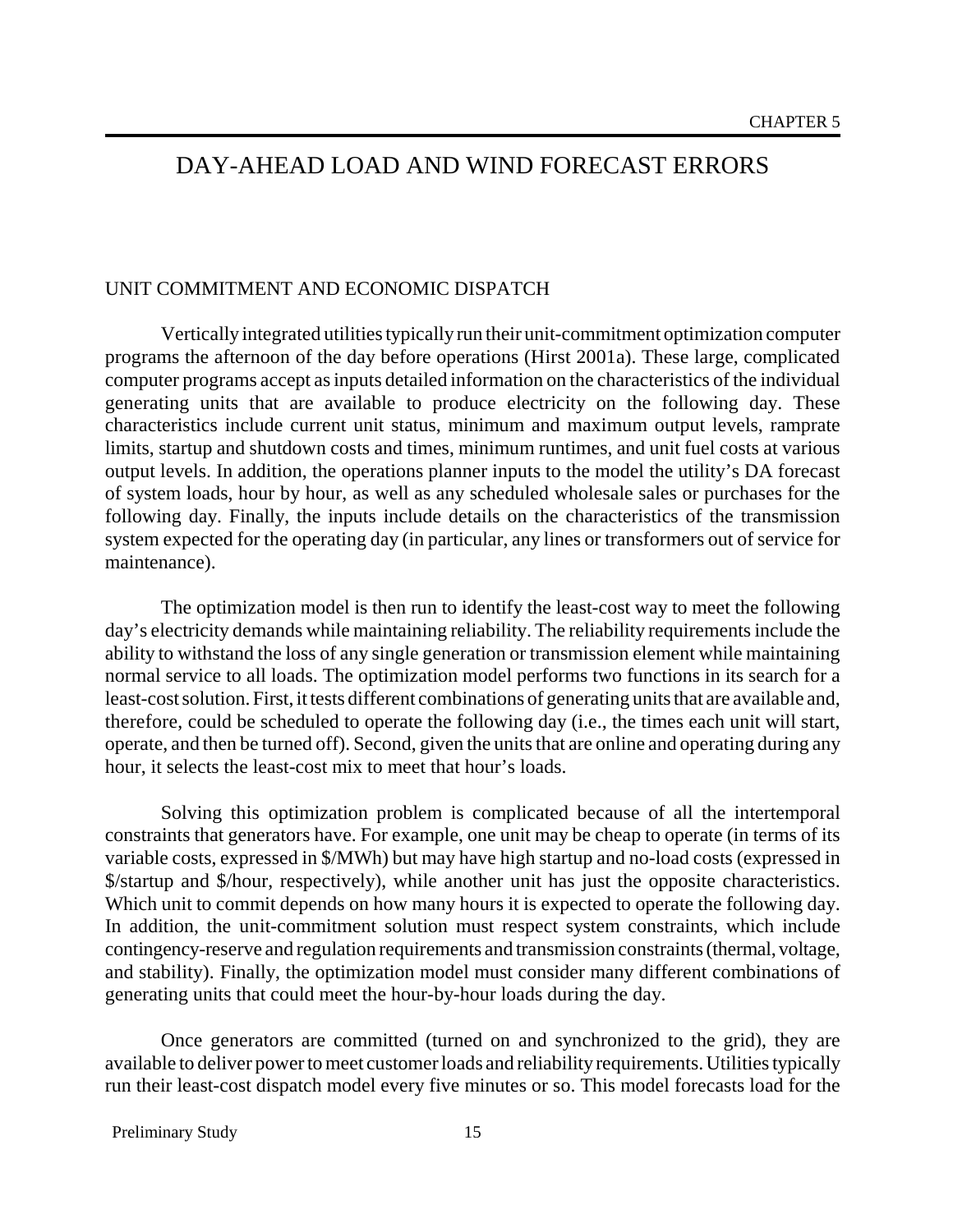next 5-minute interval and decides how much additional (or less) generation is needed during the next interval to meet system load.\* The model may look ahead several intervals (up to an hour or more) to see if any quick-start units (e.g., combustion turbines and hydroelectric units) should be turned on to meet projected demand over the next several intervals. The model then selects the least-cost combination of units that meet the need for more or less generation during the next intrahour interval. This combination must respect the constraints of each generator, including minimum and maximum operating levels and ramprates.

The primary difference between RTO and vertically-integrated-utility unit commitment and dispatch is that the RTO owns no generation resources. As a consequence, it must sign bilateral contracts, operate markets, or both to acquire the resources it needs to maintain reliability and match generation to load in real time.

FERC's (2002b) SMD devotes considerable attention to these issues. FERC proposes to require RTOs to operate integrated DA markets for energy, ancillary services (regulation and operating reserves), and transmission congestion. In addition, FERC wants RTOs to resolve RT congestion problems and energy imbalances using bids and offers, rather than engineering rules. In other words, FERC wants RTOs to dispatch the system on the basis of RT markets. With such markets in place, any differences between DA schedules and RT amounts are settled at the RT price.

As an example, consider a generator that offered 100 MW for the hour ending 10 am at \$24/MWh in the DA market. Assume this offer was accepted and the market-clearing price for that hour was \$26/MWh. If the unit delivered 110 MW during the hour and the RT price was only \$23/MWh, the unit would receive \$2830 for its energy that hour (100 MW at \$26 plus 10 MW at \$23). On the other hand, if the unit delivered only 95 MW during the hour, it would receive \$2485 (100 MW at \$26 minus 5 MW at \$23).

PJM accepts bids and offers for its voluntary DA market until noon of the day before (Ott 2002). At 4 pm, it posts the results of its unit-commitment process, establishing hourly prices for energy and the regulation service and energy schedules for each generator whose offer was accepted. This schedule balances generation to load on an hourly basis, honors all scheduled interchange transactions and bilateral transactions, and meets all the transmission constraints within the PJM area. If the PJM load forecast exceeds the sum of the scheduled load, PJM will commit additional units to meet its forecast load.<sup>#</sup> If the startup and no-load costs for these PJMcommitted units are not recovered from real-time energy prices, PJM pays the units for these costs and collects the same amount from customers through an uplift charge.

<sup>\*</sup> In addition, the dispatch model will seek to return the units providing the regulation ancillary service to their midpoints so these units are ready to provide the full range (up and down) of this service.

<sup>#</sup> BPA might not need to reserve additional capacity ahead of time because its hydroelectric system is so flexible in real time.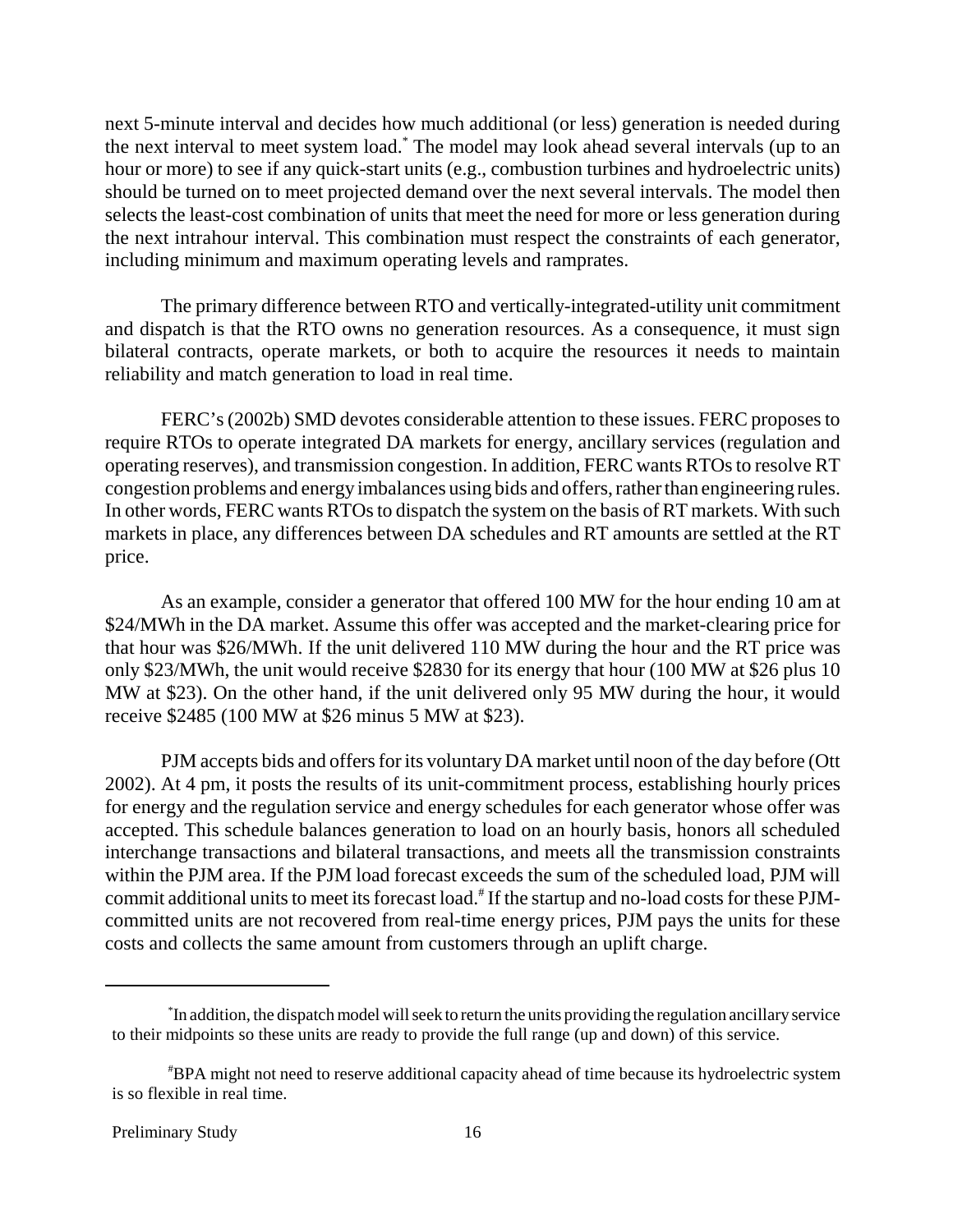Between 4 and 6 pm, PJM accepts bids and offers for its RT balancing market, the resources it will use intrahour to balance generation to load, manage congestion, and maintain system security. PJM settles RT imbalances (the differences between actual performance and the DA schedules) on the basis of RT prices with no penalties for over- or undergeneration.

In the kinds of market-based systems described above, the inability to accurately forecast loads or generation output day ahead has very simple effects. These forecast errors are settled at RT, rather than DA, prices. Thus, the forecast errors impose risks on the users of these forecasts for the difference between DA and RT prices.

How do forecast errors affect unit commitment and operations in regions where wholesale markets are not yet so advanced? In such areas, the traditional utilities may need to commit additional resources DA to prevent reliability problems from occurring in real time if the actual and forecast output and load differ materially. Thus, the utility might incur costs to start up additional units and to run units out of economic merit order.

The next section of this chapter examines the BPA-PBL DA forecasts for hourly loads and their accuracy. The third section simulates the effects of different forecasts of wind output. The final section combines the uncertainties in DA wind and load forecasts.

#### BPA LOAD FORECASTS

On average, the DA BPA load forecasts are quite accurate (Fig. 6), with an average error of only 0.4% of actual load for the four-month analysis period. The error averaged -5 MW, with a range from -1080 to +960 MW. These errors were roughly symmetrical (bottom part of Fig. 6). The 90% confidence interval for this forecast was roughly  $\pm$ 350 MW. In other words, forecast errors were larger than  $\pm 350$  MW for only 10% of the hours.

The average of the absolute values of the errors was 170 MW, about 3% of total load. The 90% confidence interval for the absolute error was 10 to 430 MW.

The BPA power system faces many other uncertainties between day ahead and real time. These other factors include changes in interchange schedules, the exercise of options within contracts between other entities and BPA, and the use of the 22.5% of the BPA system assigned as "slice" to BPA customers. Additional uncertainties concern supplies, such as unit outages and precipitation and snow melt that might affect stream flows, reservoir levels, and required reservoir discharges. In aggregate, the uncertainties associated with these other factors likely exceed that associated with the DA forecast of system load.

#### WIND FORECASTS

Methods to forecast the energy output from wind farms fall into two general categories (Milligan 2001). Persistence models use data on wind output during prior intervals to produce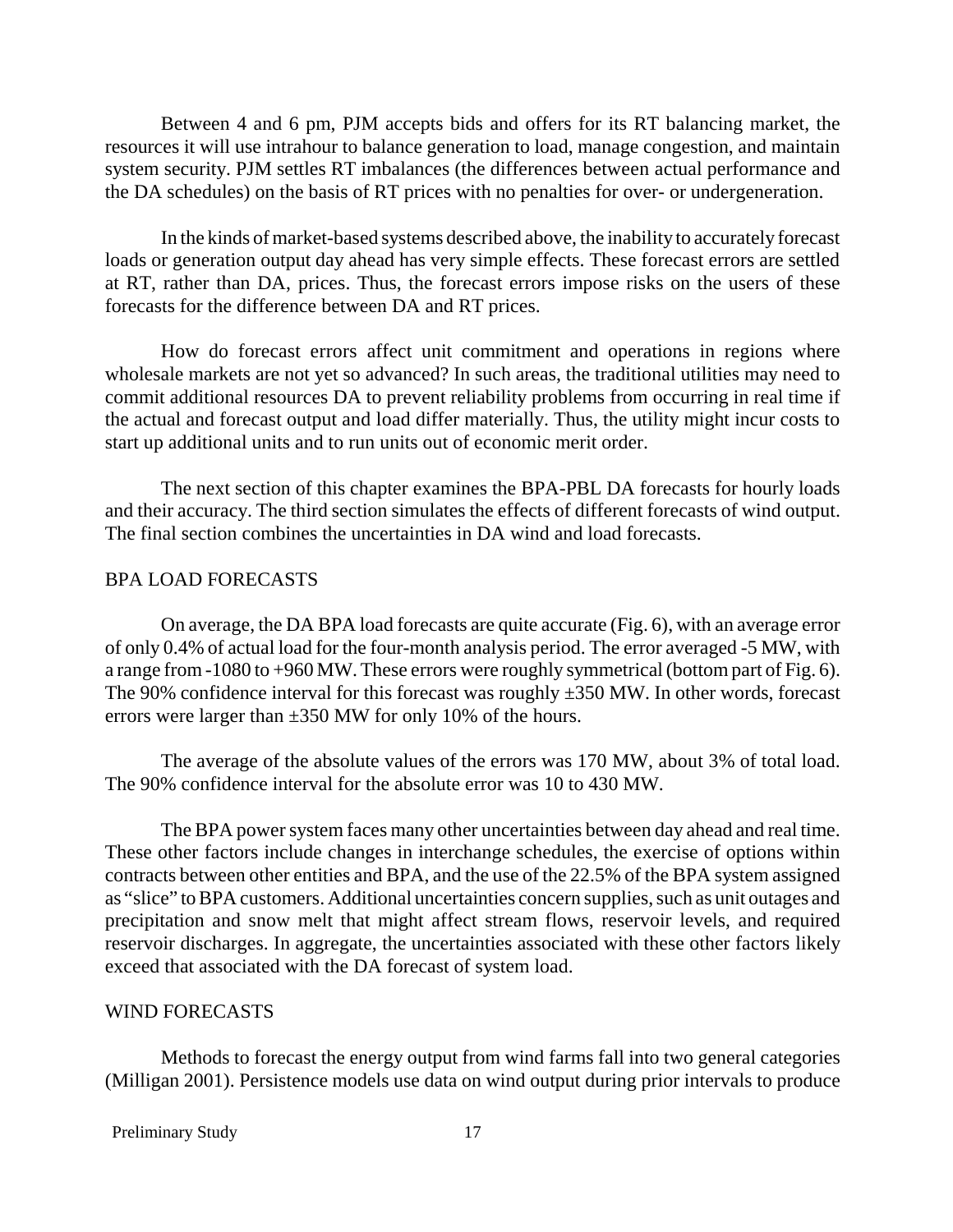

**Fig. 6. Accuracy of BPA DA hourly load forecasts. The top figure shows the average percentage error by hour, and the bottom figure shows the distribution of errors by magnitude.**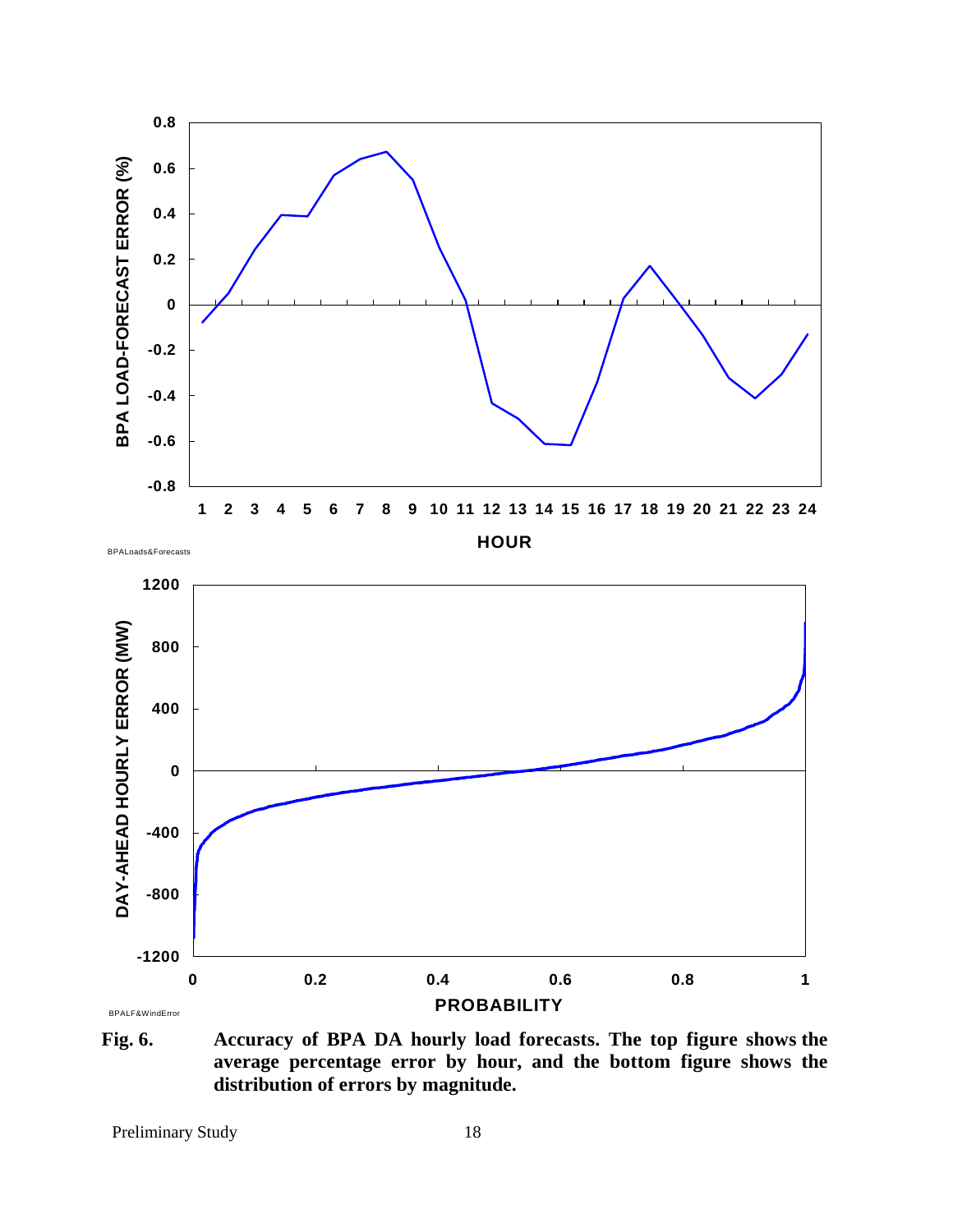

Fig. 7. The correlation  $(\mathbb{R}^2)$  between wind output during an hour and prior hours.

forecasts from one to a few hours in the future. Meteorological models use weather data (in particular, wind speed) to forecast wind output for the next one to two days.

In a prior project involving a 100-MW wind farm in Minnesota, I developed a persistence model as a function of only two variables, the wind output two and three hours before (Hirst 2001b). This simple model explained 81% of the hourly variation in wind output.

Because the hour-to-hour correlation of wind output drops rapidly with time, persistence models are unlikely to be useful in preparing DA forecasts (Fig. 7). Although the output from the four wind farms during hour *t* explains more than 80% of the variation in wind output during hour *t+2*, the wind output during *t* explains only 14% of the variation in output 24 hours later.

Because this study did not call for development of wind-forecasting models, I developed two very simple proxies for wind forecasts to roughly bound the size of the error that might occur in practice.

 $\blacksquare$  The lower bound (error #1) assumes that the hourly forecast is equal to the daily average of the wind farm's output; in other words, the output is the same hour-to-hour throughout a particular day.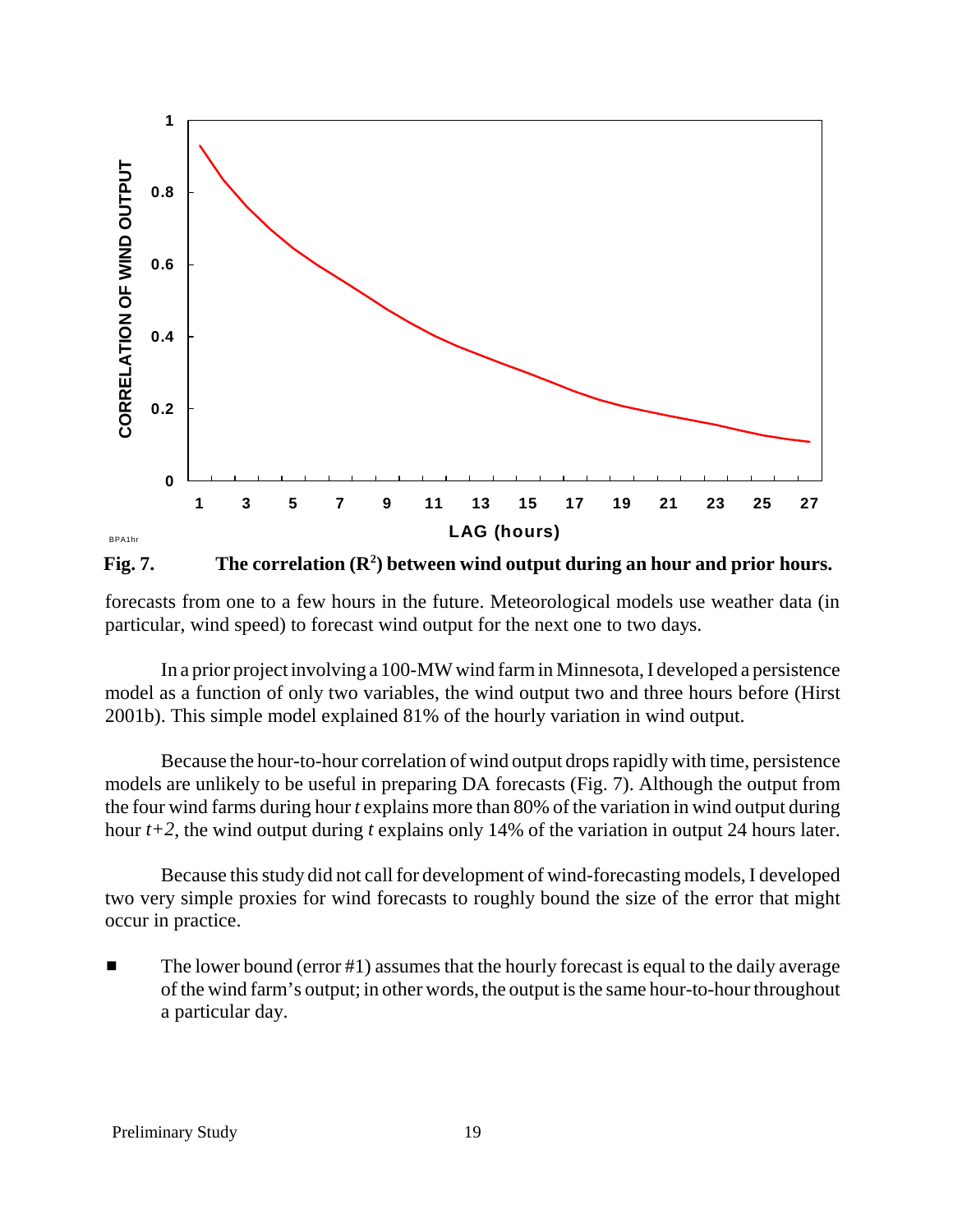■ The upper bound (error #2) assumes that the hourly forecast is equal to the monthly average output of the wind farm; in other words, the output is invariant from hour to hour within a month.

In both cases, the forecast error averages to zero, in the first case over the course of each day and in the second case over the course of a month.

For the 164-MW wind capacity, the average of the absolute value of the hourly errors was 24 MW for error #1 and 41 MW for error #2 over the 4-month analysis period (Table 2). Relative to the average wind output of 52 MW, these errors equal 46% and 79%, much higher than the 3% for the DA load forecast.

## **Table 2. Absolute values of DA errors for 164 MW of wind, BPA load, and the combination of load and wind**

|                              | Wind<br>Error $#1^a$ | Wind<br>Error $#2^b$ | Load       | $Load +$<br>Error #1 | $Load +$<br>Error $#2$ |
|------------------------------|----------------------|----------------------|------------|----------------------|------------------------|
| Average                      | 24                   | 41                   | 167        | 168                  | 171                    |
| <b>Standard</b><br>deviation | 24                   | 21                   | 139        | 139                  | 141                    |
| 90% confidence<br>interval   | $1 - 77$             | $6 - 76$             | $10 - 433$ | $10 - 427$           | $13 - 435$             |

a Error #1 is calculated relative to the average daily wind output.

<sup>b</sup>Error  $#2$  is calculated relative to the average monthly wind output.

#### COMBINED WIND AND LOAD FORECAST ERRORS

Although interesting, examining the wind-forecast error in isolation says nothing about the costs of wind integration. To be meaningful, the DA error in the wind forecast needs to be assessed relative to all the other DA uncertainties facing the BPA power system. In this study, I examined only the load forecast, although many other factors (noted above) affect differences between DA estimates and RT operations.

Because the wind errors are uncorrelated with the load-forecast errors  $(r = 0)$ , the wind and load errors do not sum. As shown in the right hand side of Table 2, the combined effects of errors in the wind forecast and load forecast are much less than the simple sum of the two effects. Indeed, the use of daily wind output as a predictor of wind output reduces slightly the overall DA uncertainty facing the BPA power system. On the other hand, the use of the monthly wind output increases the uncertainty slightly.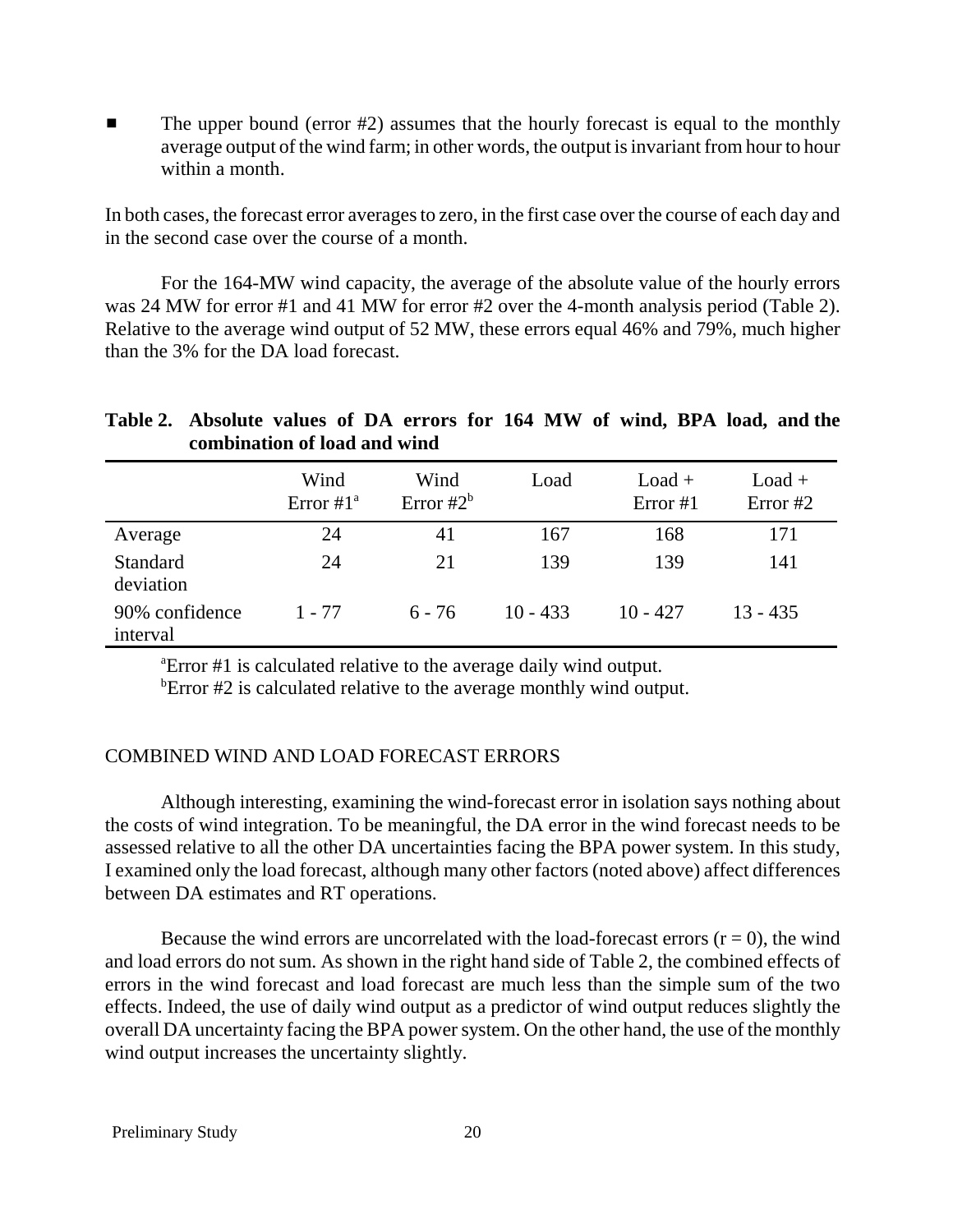

**Fig. 8. Distribution of absolute values of DA forecast errors for BPA system load and load plus 1000 of wind.**

Part of the reason for the small effect of wind-forecast error is the small size of the wind farm. Table 3 and Fig. 8 show the effects of a 1,000-MW wind farm with the same 32% capacity factor. I increased the hourly outputs from the 164-MW wind farms linearly, in essence assuming larger wind turbines at the same locations as the existing turbines. In reality, greater wind capacity would involve more wind turbines spread over a larger geographical area. Thus, the simulation results presented here for larger wind farms overestimate their variability because these results ignore the greater geographical dispersion of larger facilities (Fig. 5).

Interpretation of these probabilistic data can be complicated. Therefore, I calculated the hypothetical cost to a wind farm of its forecast error, the result of which is a single number. To make these calculations I assumed a rather high charge of \$5/MW for any increase in total forecast error caused by wind.\* That is, wind is charged \$5/MW if its error increases a positive load-forecast error, and wind is charged \$5/MW if its error reduces a negative load-forecast error. However, wind receives, in this exercise, no credit for reducing the absolute value of the total forecast error, a situation that, as noted above, occurs about half the time.

<sup>\*</sup> The prices for spinning reserve, nonspinning reserve, and 30-minute reserve in New York averaged \$2.56, \$1.95, and \$1.09/MW-hr during 2001, much less than the \$5/MW-hr used here.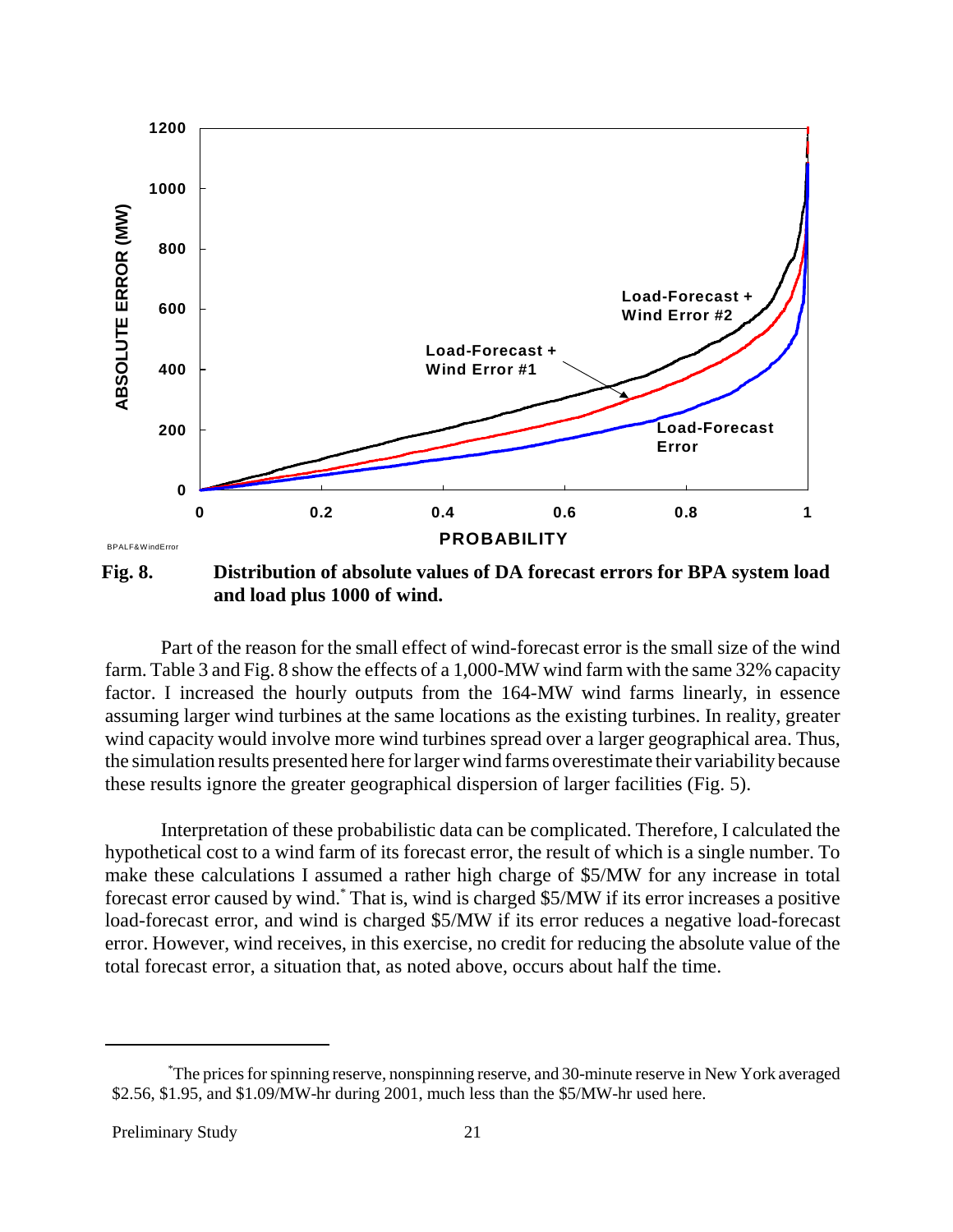As was true for the combined effects of the DA forecast errors in wind and load for the 164-MW wind farms now in operation, the cost for this amount of capacity is de minimus. For 1000 MW of installed capacity, however, the wind farms would pay, on average, \$320/hour (equivalent to about \$1.0/MWh of wind output) with error #1 and \$560/hour (equivalent to about \$1.8/MWh) with error #2.\* The bottom part of Fig. 9 shows how these costs increase with expanding wind capacity.

Figure 9 shows the effects of DA errors in wind-output forecasts as a function of wind capacity. The top part of Fig. 9 shows how the wind-forecast error combines with the load forecast error as the amount of wind capacity increases from 0 to 2000 MW, and the bottom part of the figure shows the associated costs, assuming a charge of \$5/MW-hr. The addition of 1,000 MW of wind capacity (with an energy output equivalent to 6% of the BPA load) might increase the average BPA load-forecast error by 23 to 71%. Even here, however, the errors in the wind forecast offset (i.e., reduce) the overall forecast error for about 50% of the hours. This positive situation occurs because of the lack of correlation between the two sets of forecasts. On the other hand, under the worst conditions (e.g., with a probability of occurring less than 5% of the time), wind-forecast errors can increase total DA errors by about 80 MW for error #1 and 260 MW for error #2, as shown in Table 3 and on the right hand side of Fig. 8.

Although BPA is concerned about the effects of wind on commitment of its generating *capacity*, it may be even more concerned about the *energy* implications of errors in wind forecasts. Because BPA's generating capacity is almost exclusively hydro, its operations are much more often energy than capacity constrained. These energy constraints, related both to nonpower issues as well as to energy production, are much more important at the daily level than at the hourly level. That is, an overforecast of wind output during one hour (which causes BPA to let additional water through its turbines) that is offset by an underforecast a few hours later (which permits BPA to keep more water behind its dams) can generally be accommodated. However, persistent under- or overforecasts can cause problems.

|                    | Load       | Load + Error $#1^a$ | Load + Error $#2^b$ |
|--------------------|------------|---------------------|---------------------|
| Average            | 167        | 205                 | 285                 |
| Standard deviation | 139        | 163                 | 202                 |
| 90% confidence     | $10 - 433$ | $15 - 517$          | $26 - 668$          |
| interval           |            |                     |                     |

**Table 3. Absolute values of DA errors for BPA load, and the combination of load and 1000 MW of wind**

a Error #1 is calculated relative to the average daily wind output.

<sup>b</sup>Error #2 is calculated relative to the average monthly wind output.

<sup>\*</sup> These simple, hypothetical results suggest an annual value of \$2.1 million from a more accurate wind-forecasting model (i.e., to improve the accuracy from that of error #2 to error #1).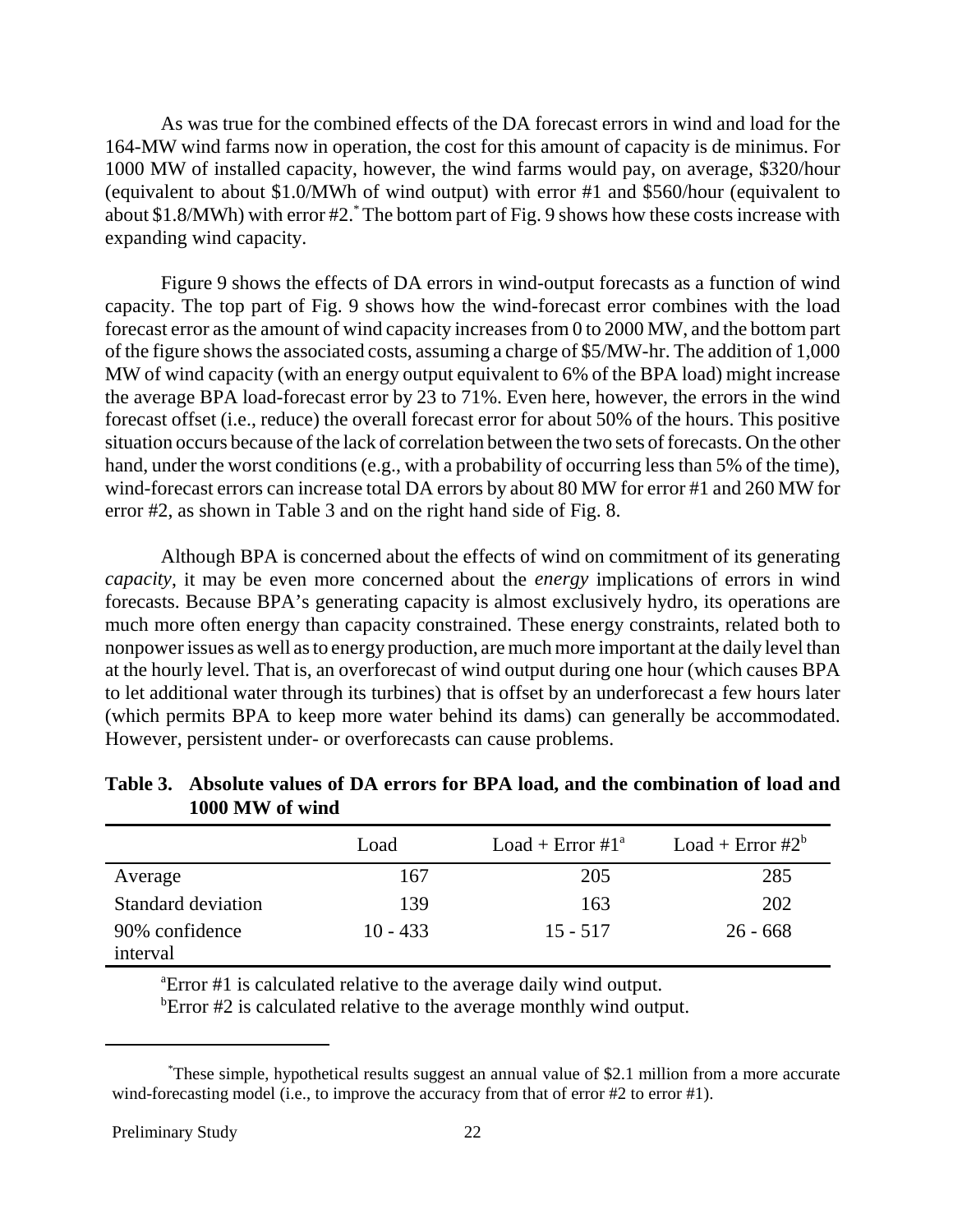

**Fig. 9. The effects of wind-farm capacity on the absolute DA error for wind and BPA system load (top) and the hypothetical cost to wind for the incremental error (bottom). The small squares represent the currently operating wind capacity of 164 MW.**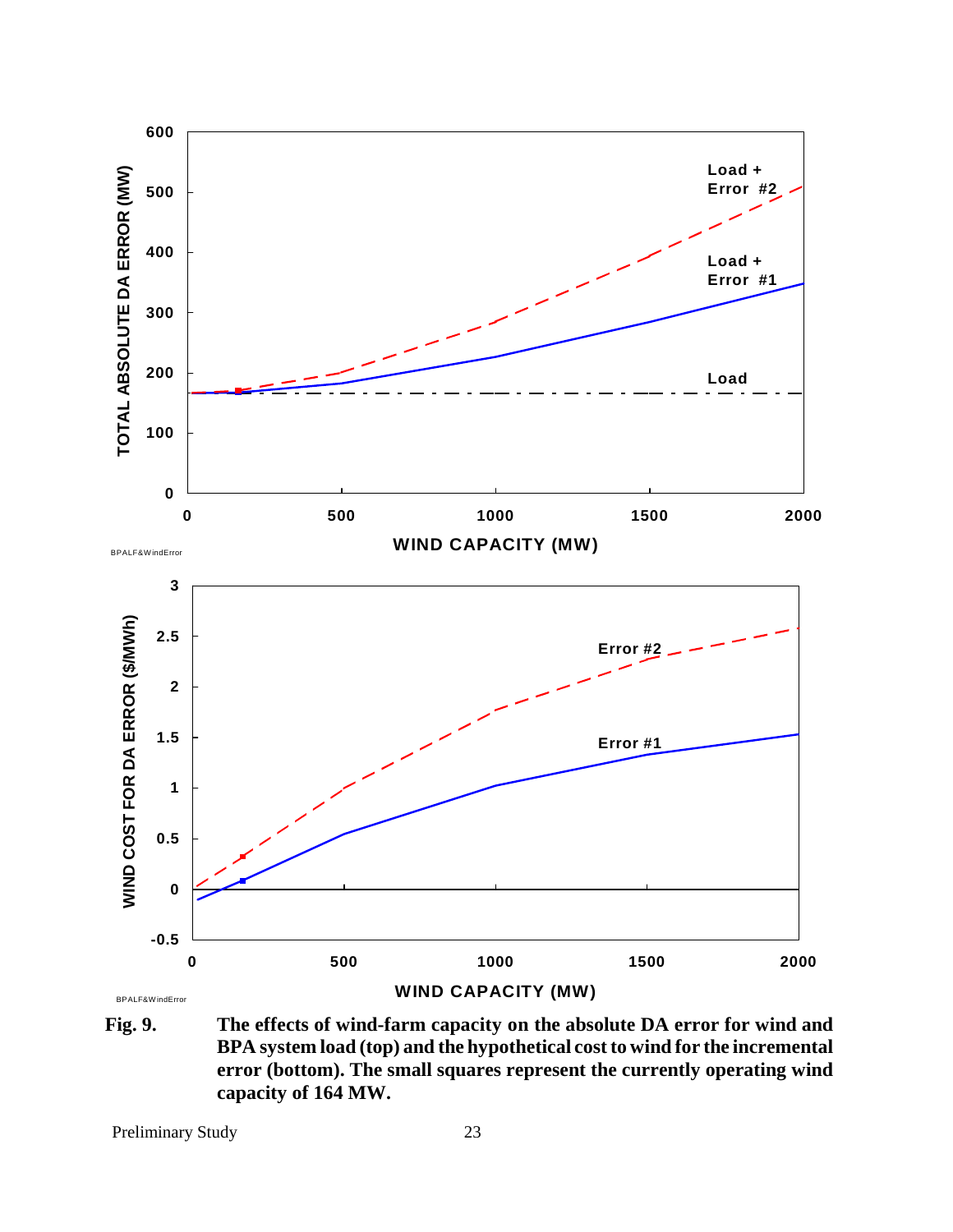

Although the average daily load forecast error was quite small, it varied from  $-7100$  to +9600 MWh with a standard deviation of 3500 MWh (Fig. 10). Adding the forecast error for 1000 MW of wind capacity had almost no effect on the average, but it did increase the daily range  $(-15,000$  to  $+16,100$  MWh) and standard deviation (6500 MWh).<sup>\*</sup> In other words, the introduction of wind increased the variability of the daily energy requirements imposed on the BPA system. This increase in standard deviation is equivalent to 5% of average daily energy consumption.

<sup>\*</sup> I consider only error #2 here because error #1, by definition, has a zero energy imbalance at the daily level.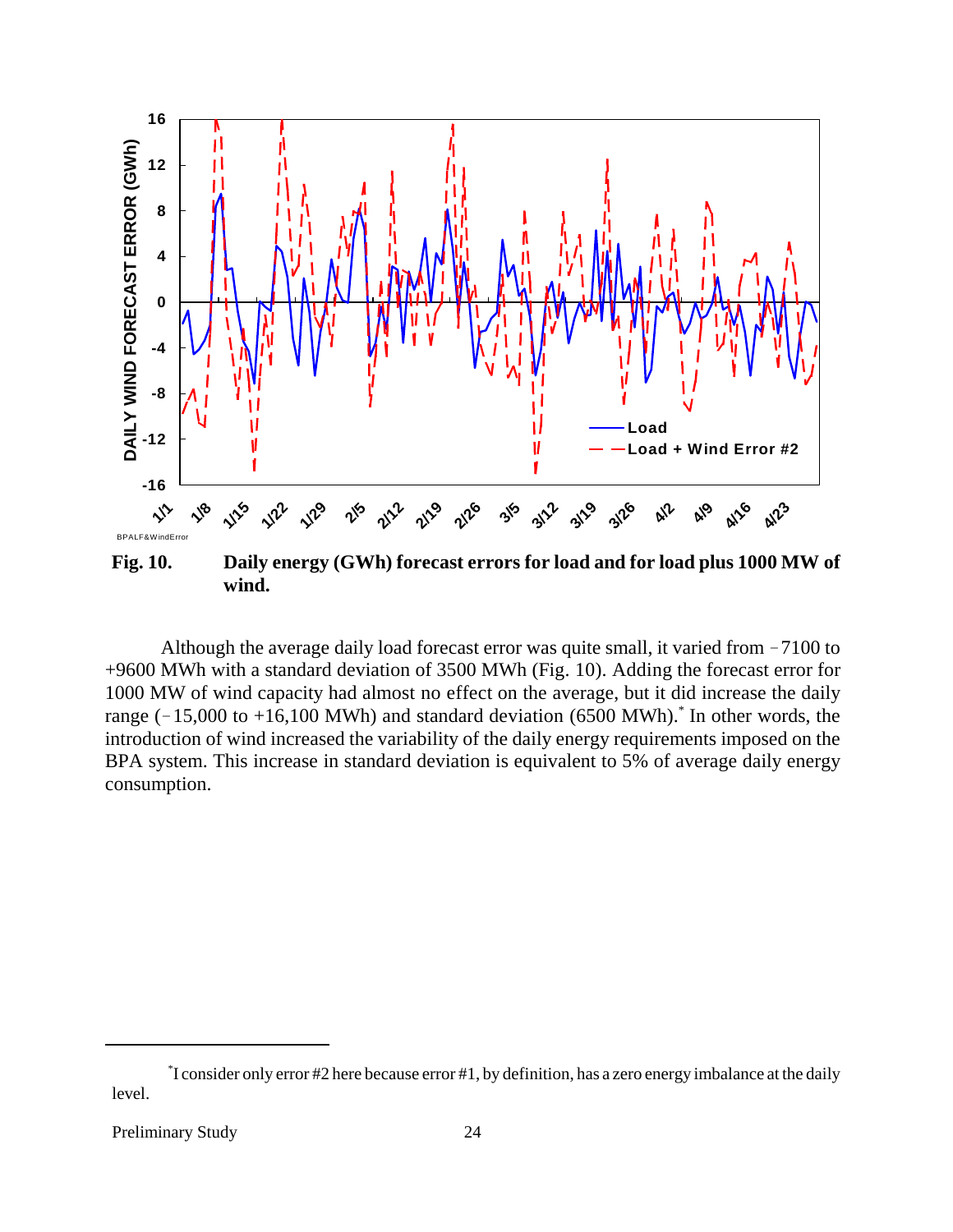# INTRAHOUR ENERGY BALANCING

#### INTRODUCTION

In real time, the system operator dispatches generation (and, perhaps, some load) resources participating in its intrahour energy market to maintain the necessary balance between generation and load. Once every several minutes,\* the system operator runs an economicdispatch model to move generators up or down to follow changes in load and unscheduled generator outputs at the lowest possible operating cost. Generators that participate in the system operator's balancing market provide the load-following ancillary service.

To track changes in the minute-to-minute balance between generation and load, the system operator uses its AGC system to dispatch those generators providing the regulation ancillary service. These generators respond to short-term generation:load imbalances that are not addressed by the economic-dispatch process.

The primary purpose of these intrahour resource movements is to maintain area control error (ACE) within certain limits. ACE is the instantaneous difference between actual and scheduled interchange, taking into account the effects of Interconnection frequency. In plain language, it measures how well the system operator maintains the necessary generation-load balance. The North American Electric Reliability Council (2001) established the Control Performance Standard (CPS) to determine the amount of imbalance that is permissible for reliability purposes. CPS1 measures the relationship between the control area's ACE and Interconnection frequency on a 1-minute average basis. CPS1 values can be either "good" or "bad." When frequency is above its reference value, undergeneration benefits the Interconnection by lowering frequency and leads to a good CPS1 value. Overgeneration at such times, however, would further increase frequency and lead to a bad CPS1 value. CPS1, although recorded every minute, is evaluated and reported on an annual basis. NERC sets minimum CPS1 requirements that each control area must exceed each year.

CPS2, a monthly performance standard, sets control-area-specific limits on the maximum average ACE for every 10-minute period. Control areas are permitted to exceed the CPS2 limit no more than 10% of the time. This 90% requirement means that a control area can have no more than 14.4 CPS2 violations per day, on average, during any month.

<sup>\*</sup> PJM, New York, and New England use 5-minute intervals for their intrahour economic dispatch, California uses 10 minutes, and the Electric Reliability Council of Texas uses 15 minutes.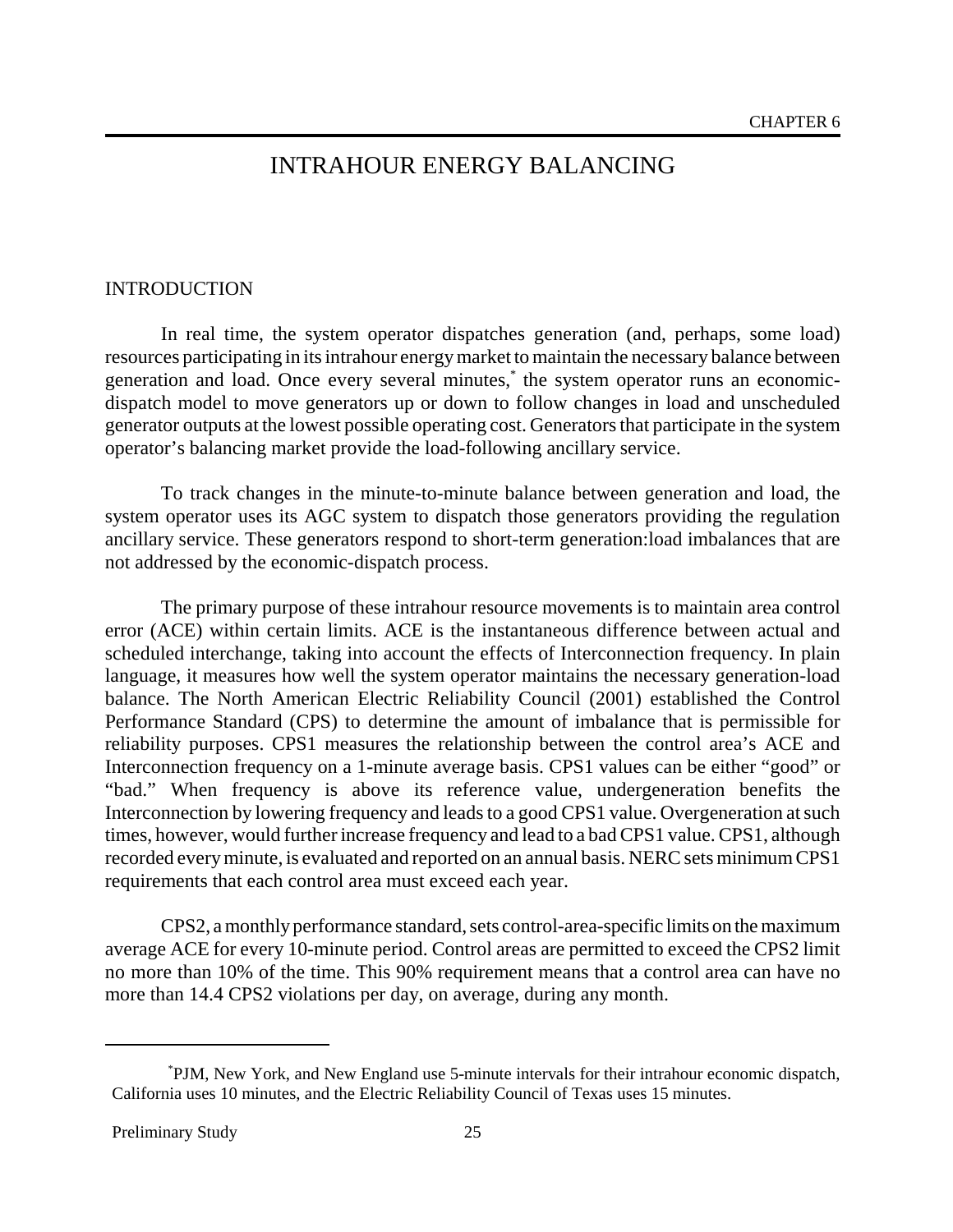Neither CPS1 nor CPS2 requires a control area to maintain a zero ACE. Small imbalances are generally permissible, as are occasional large imbalances. Both CPS1 and 2 are statistical measures of imbalance, the first a yearly measure and the second a monthly measure. Also, both CPS standards measure the aggregate performance of a control area, not the behavior of individual loads and generators.

#### SPLITTING REGULATION FROM INTRAHOUR IMBALANCE

As noted above, regulation is the ancillary service that adjusts for short-term variability (minute-to-minute) in loads, and intrahour imbalance adjusts for longer-term variations in load. There is no hard-and-fast rule to define the temporal boundary between these two services. If the time chosen for the split is too short, more of the fluctuations will appear as imbalance and less as regulation. If the boundary is too long, more of the fluctuations will show up as regulation and less as intrahour imbalance. But in each case, the total volatility is unchanged and is captured by one or the other of these two services.

In practice, the temporal boundary between the two services should be based on the design of the wholesale power markets in the region of interest. That design should reflect the characteristics of the generation resources and loads in the region. Because TBL manages intrahour generation on a 5-minute basis, I defined intrahour imbalance as the linear ramp (constant movement in MW/minute) from the midpoint of one 5-minute interval to the midpoint of the next interval. Regulation is the difference between actual load each minute and the imbalance component for that minute.

Figure 11 shows the results, for one hour, of the method used to disaggregate total wind output into its regulation and intrahour-imbalance components. The average wind output for this hour was almost 87 MW, with minimum and maximum 1-minute values of 75 and 105 MW. The regulation value, by definition, averages zero for the hour, with minimum and maximum values of -2.0 and +1.9 MW; the standard deviation of these 60 values is 1.0 MW. Because the imbalance interval is so short (five minutes), the load-following component follows the raw data closely, and the regulation component is small.

#### REGULATION

TBL, based on detailed analysis of its ACE performance, decided it does not need to chase 1-minute ACE values (McReynolds et al. 2002). The high ramprates and rapid response times of the BPA hydro units very close track load and off-dispatch-generator movements. Thus, although BPA uses units on AGC to follow intrahour loads, it does not, strictly speaking, provide the regulation service.

Nevertheless, BPA decided to calculate the share of the BPA regulation requirement that could reasonably be assigned to wind if, at some later time, TBL decides it does need to follow 1-minute load variations. Allocating the regulation requirement to wind (or any other load or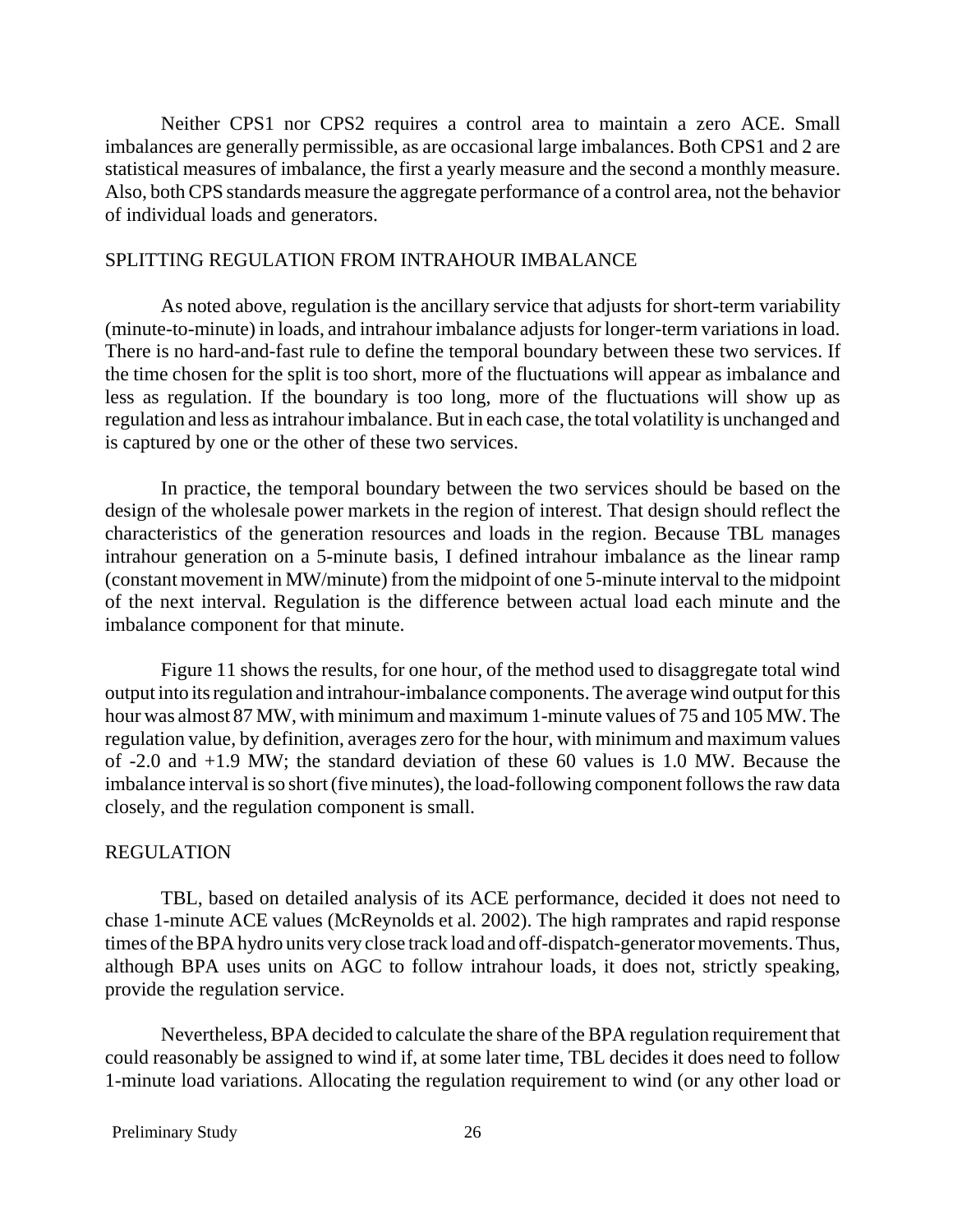

**Fig. 11. Minute-by-minute wind output (total and the intrahour-imbalance and regulation components) for one hour on January 25, 2002. The output averaged 87 MW for this hour, the imbalance component ranged from 75 to 105 MW, and the regulation component ranged from 2.0 to 1.9 MW.**

resource component, for that matter) requires 1-minute data on the resource in question as well as control-area load (Kirby and Hirst 2000). This analysis uses 1-minute data on BPA load and the four wind farms from June 18 through June 30, 2002.

During this time, control-area load averaged 4977 MW and the wind output averaged 43 MW. The standard deviation of the regulation components were 0.3% of load and 1.6% of wind output. Although the wind output was much more variable than the load, wind's share of regulation (0.8%) is very close to its share of total load (0.9%), for the original 164-MW set of four wind farms. The regulation requirement for wind is so low, once again, because the regulation components of wind and load are uncorrelated  $(r = 0)$ .

To simulate the effects of larger wind farms, I increased the regulation standard deviation by the square root of the size of the wind farm. The square root function appropriately accounts for the effects of aggregation (Kirby and Hirst 2000). As the wind capacity increases, so does its share of the total regulation requirement. The top of Fig. 12 shows the hour by hour share of regulation assigned to a 1000-MW wind farm. Although the average is 3.1%, it varies substantially from hour to hour as a function of wind and load variabilities. As the wind-farm capacity increases, its share of regulation also increases. But the regulation share increases more slowly than does the wind capacity because of the diversity effect of wind (bottom of Fig. 12).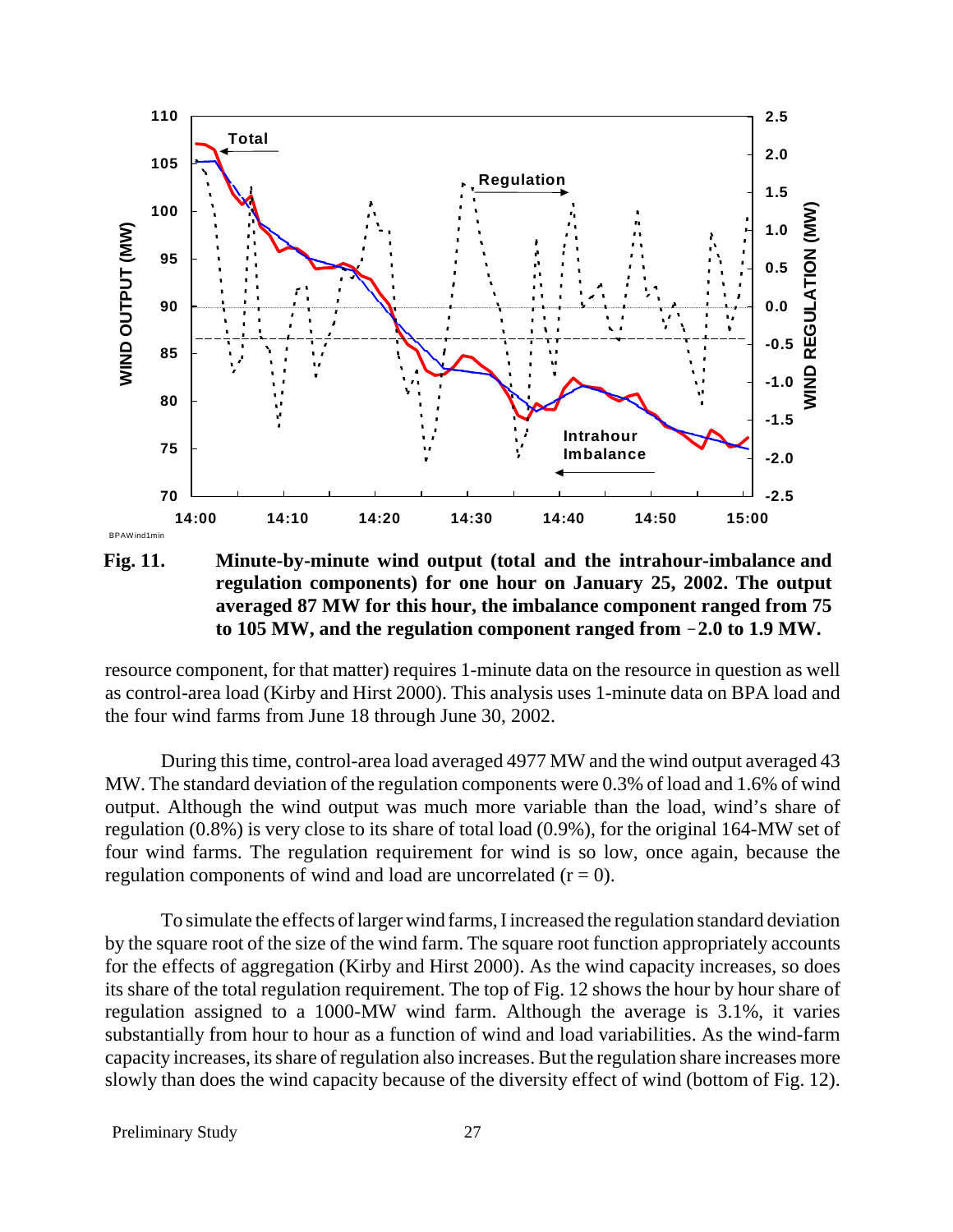

**Fig. 12. The percentage of BPA regulation requirement for 1000 MW of wind, hour by hour, for the last 13 days of June 2002 (top) and the share of regulation that wind accounts for as a function of wind capacity (bottom).**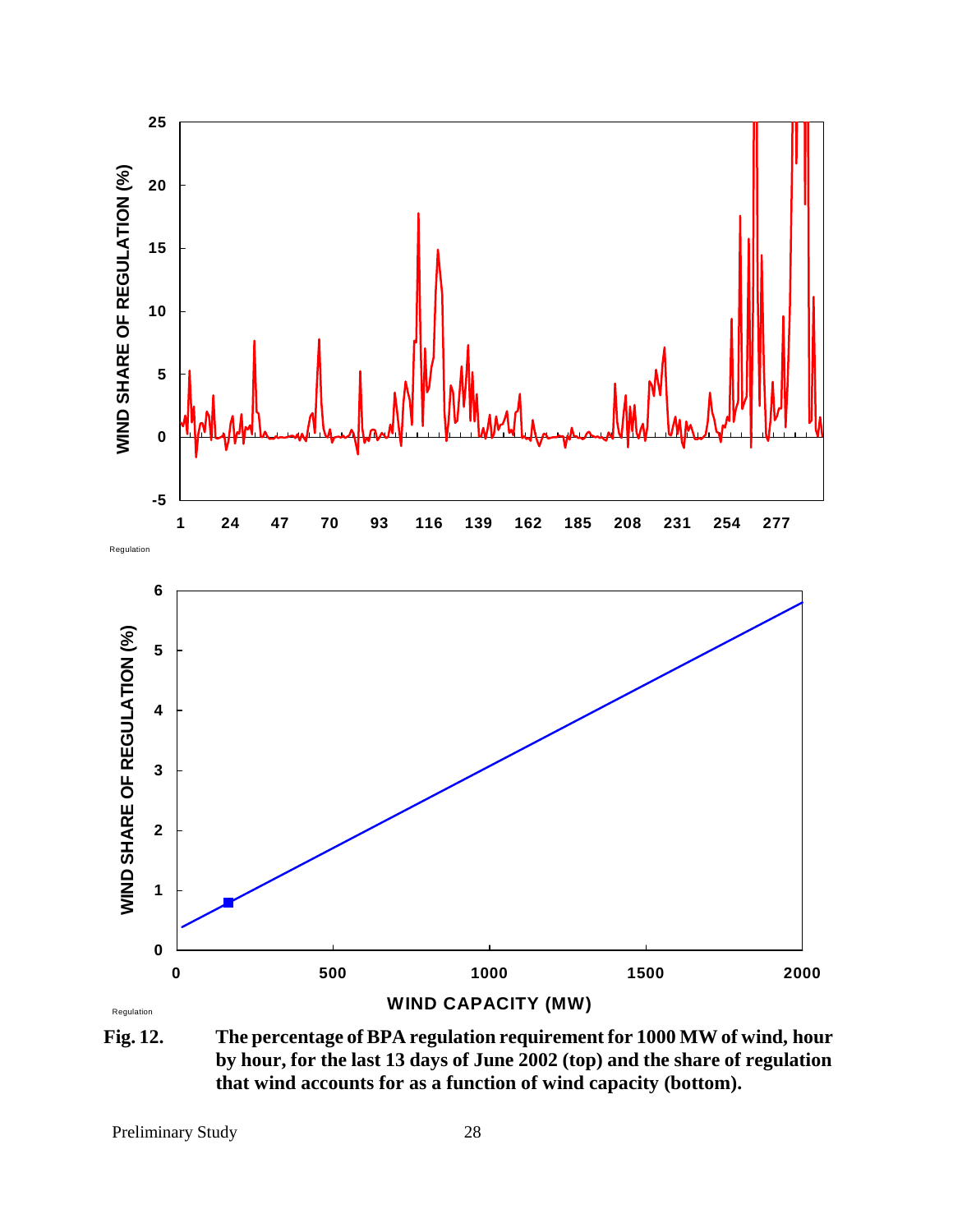For example, although 1000 MW is 6.1 times the original 164 MW, the larger (hypothetical) wind farms' regulation requirement is only 3.9 times that of the original wind farms.

Once again, I estimate the possible cost to a wind farm of integration. BPA nominally assigns 149 MW, on average, of its generation on AGC to the regulation service. The average price of the regulation service for the New York ISO was about \$11/MW-hr during 2001. Thus, for BPA, the hourly cost of regulation at the New York average price would be \$1639. A 1000- MW wind farm, according to this analysis, would pay \$0.19/MWh for the regulation service.

### LOAD FOLLOWING

Based on the discussion above, I defined the intrahour load-following requirement, for either load or wind, as the signed difference between the highest and lowest 5-minute average load during each hour. Figure 13 illustrates how this method works, for a 2-hour period. During this time, the load increased steadily with load-following requirements of 701 and 866 MW for the two hours. On the other hand, the wind output increased during the first hour and then dropped during the second hour, leading to load-following requirements of  $-12.5$  and 21.8  $MW.*$ 

Because the load-following requirements of wind and load are uncorrelated  $(r = 0)$ , wind has little effect on total load-following requirements (Table 4 and Fig. 14). Specifically, the simulated 1000-MW wind farms increase the average load-following requirement by only 10 MW and have virtually no effect on either the standard deviation or 90% confidence interval of load-following requirements.

|                    | Load       | Wind      | $Load + Wind$ |
|--------------------|------------|-----------|---------------|
| Average            | 280        | 70        | 290           |
| Standard deviation | 190        | 70        | 190           |
| 90% confidence     | $79 - 682$ | $2 - 218$ | $92 - 692$    |
| interval           |            |           |               |

| Table 4. Absolute values of hourly load-following requirements for BPA load, 1000 MW |
|--------------------------------------------------------------------------------------|
| of wind, and the combination of load and wind                                        |

As was true for the discussion of DA forecast errors, interpreting probabilistic results can be ambiguous. Therefore, once again, I calculated the hypothetical cost to a wind farm for its load-following requirements, which yields a single number. Again, I assumed a \$5/MW-hr cost

<sup>\*</sup> The signs are reversed on the wind values so that positive values of load following mean that BPA must provide additional capacity (i.e., because loads are higher or wind output is less than forecast).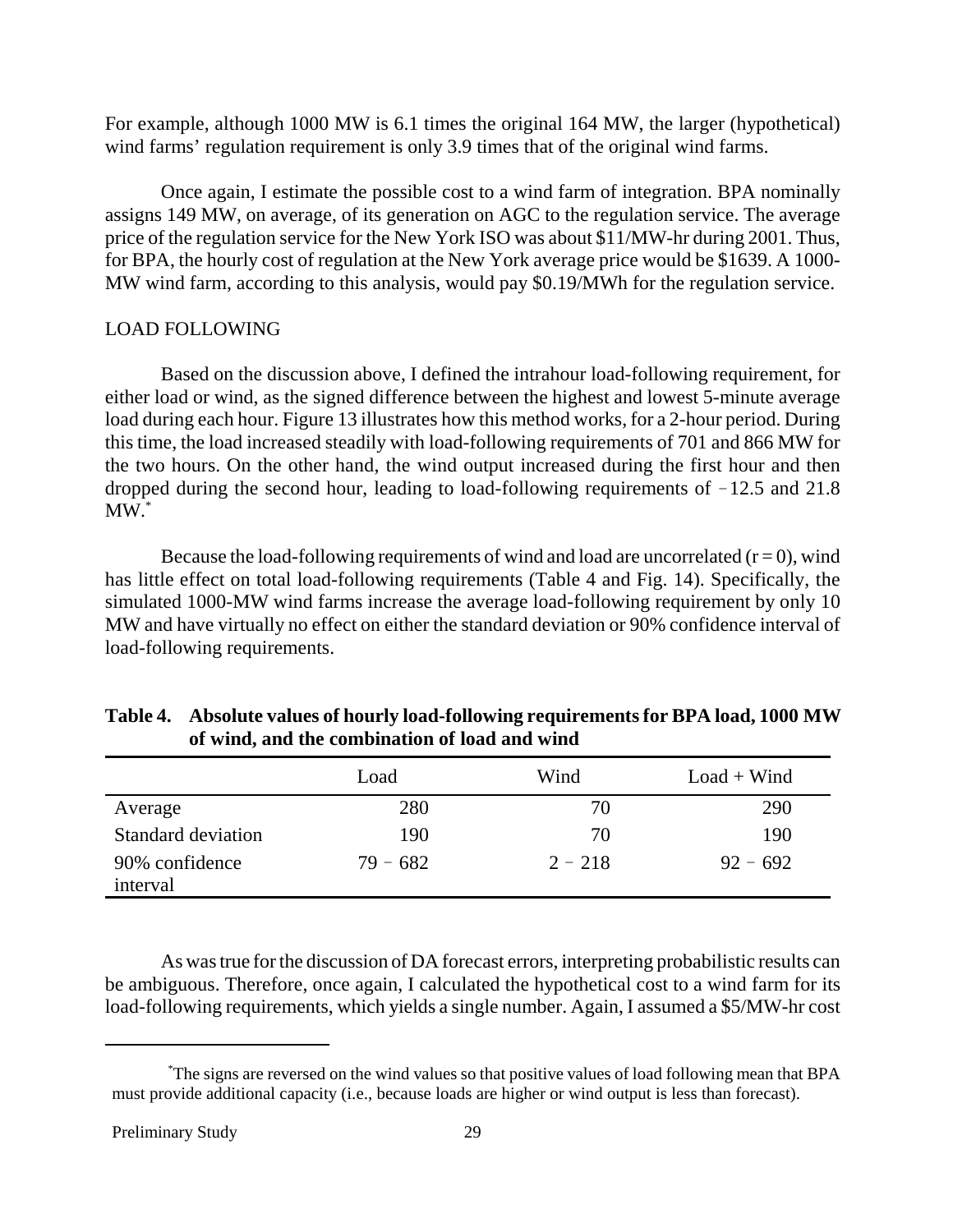

**Fig. 13. Load-following requirements for BPA load (left axis) and wind output (right axis) for two hours on January 9, 2002.**

for load following in either the up or down direction. As before, wind receives no credit for reducing the overall load-following requirement, which occurs in 52% of the hours. For 1000 MW of installed capacity, the wind farm would pay, on average, \$87/hour, equivalent to about \$0.28/MWh for load following.

The amount of extra capacity required to provide load following for wind increases only slightly with increasing wind capacity (top of Fig. 15). Similarly, the cost to a wind farm for this service increases only slowly with wind capacity (bottom of Fig. 15).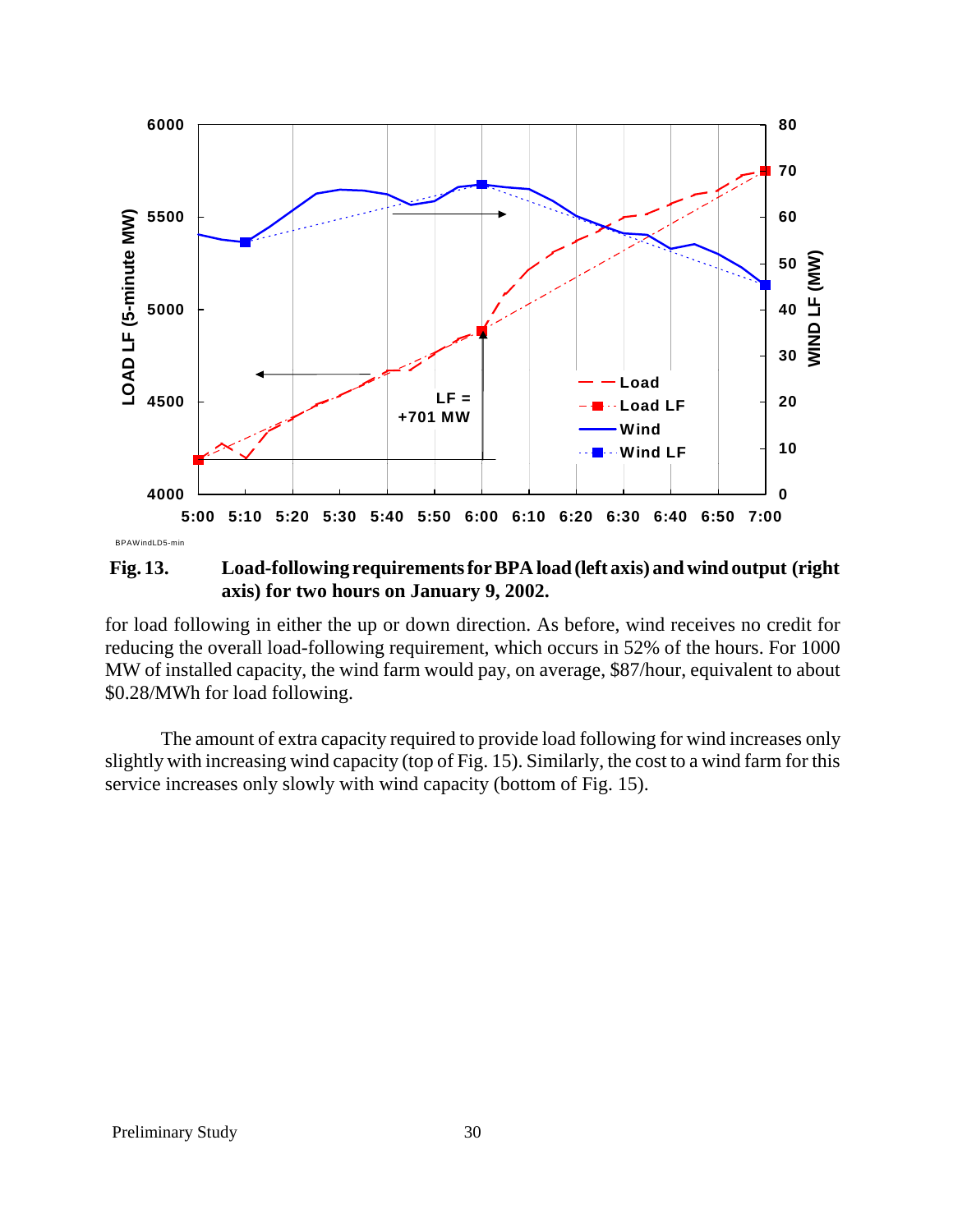

**Fig. 14. Distribution of absolute values of hourly load-following requirements for BPA control-area load and load plus 1000 MW of wind.**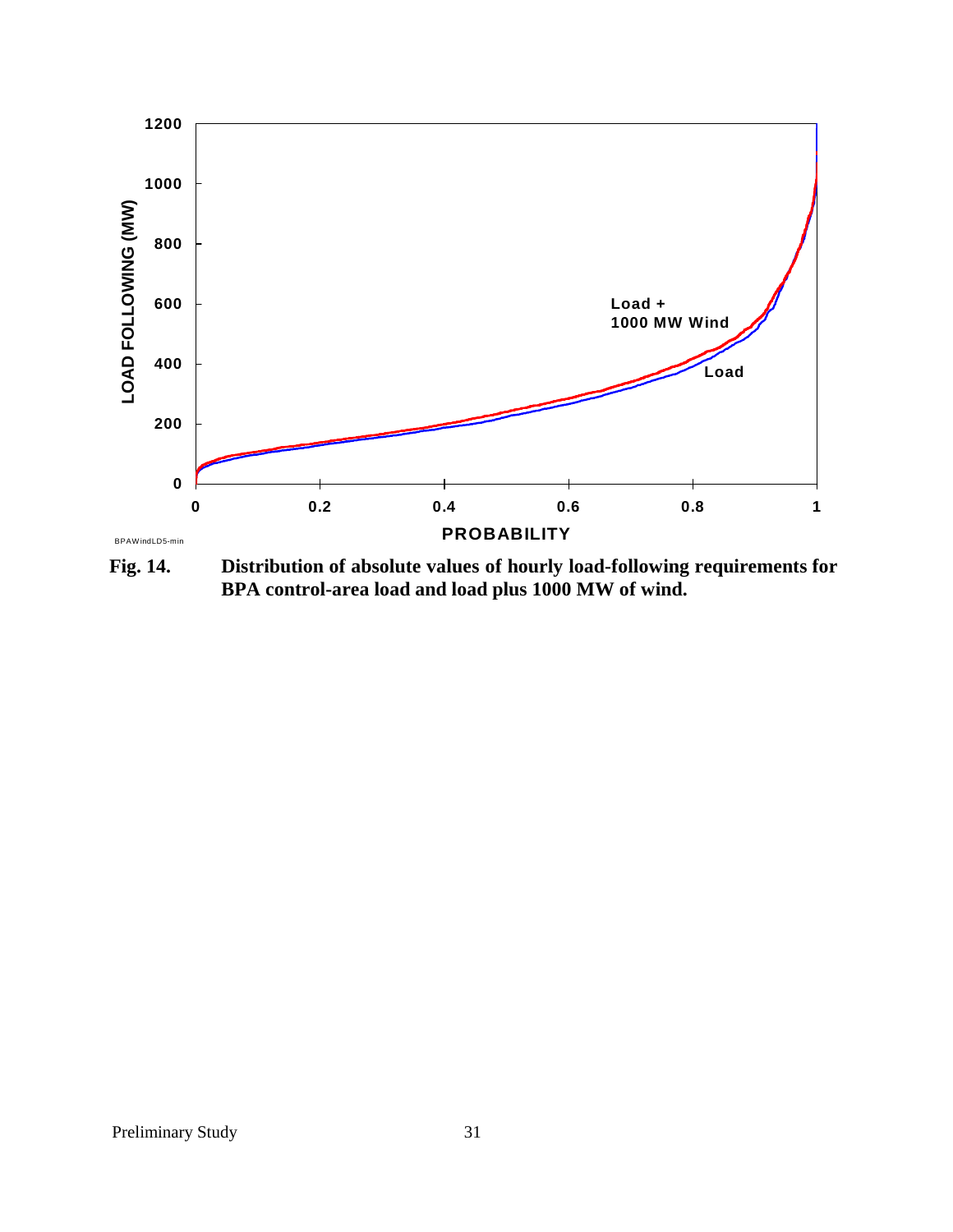

**Fig. 15. The effects of wind-farm capacity on the absolute value of the loadfollowing requirement (top) and the hypothetical cost to wind for load following (bottom).**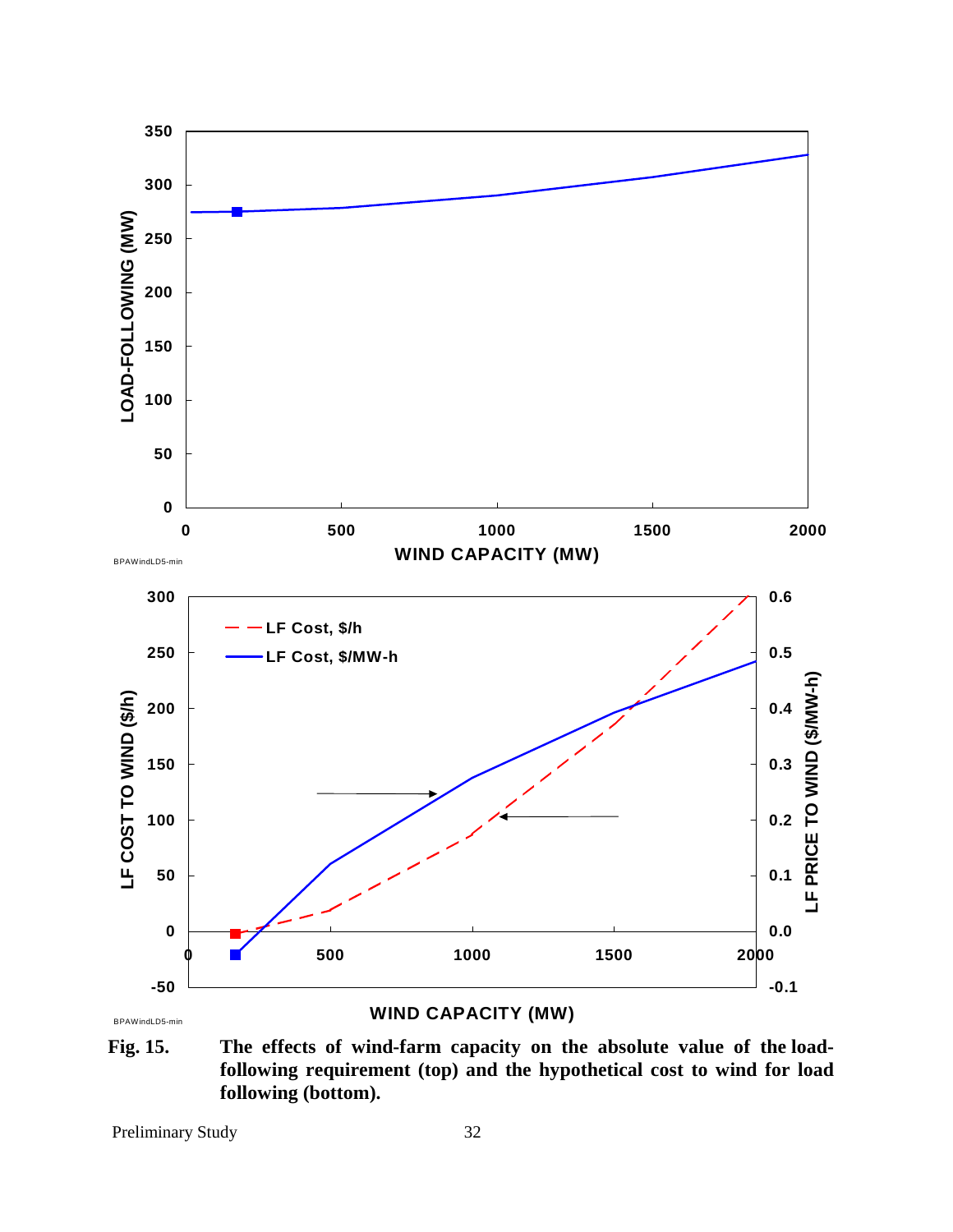# COMBINED EFFECTS

In this chapter, I assess the ability of the BPA hydroelectric system to respond to the uncertainties associated with DA forecast errors and RT regulation and intrahour balancing requirements. That is, I combine the results in chapters 5 and 6 with the amount of capacity BPA has available in real time that is not needed to meet load or provide ancillary services (regulation, spinning reserve, and supplemental reserve).

TBL maintains hourly data on the amounts of capacity that can be made available within ten minutes. Units are classified as:

- Control reserve, extra capacity not needed to meet load from units on AGC that can provide regulation;
- Spinning reserve, extra capacity not needed to meet load from units online and synchronized to the grid, including control reserve; and
- Operating reserve, extra capacity not needed to meet load from units of fline and available within 10 minutes, including spinning reserve.

TBL also maintains hourly data on the capacity obligations for each of these three categories. The difference between the amounts available and required is surplus to BPA's immediate needs and could be used to offset the uncertainties associated with inaccurate load and wind forecasts, other factors that might have changed between the time DA schedules were set and real time, and the intrahour variations in load and resources (including wind).

In reality, not all this surplus capacity can be converted into energy. The extent to which additional energy can be produced at these hydroelectric projects during a particular hour depends on the maintenance and operating status of each unit, unit ramprates, unit limits related to water hammer and droop settings, as well as reservoir levels, stream flows, and nonelectric constraints on these levels and flows. BPA staff suggested I use data from only the Big 10 projects instead of data from all the BPA projects and that I "derate" the available capacity amounts by 15% to convert from instantaneous to sustained capability (McReynolds 2002).

Adding the DA forecast errors and intrahour balancing requirements for load and wind has very little effect. The top of Fig. 16 shows these results for the worst 5% of the hours, i.e., for those hours when the amount of remaining surplus is smallest. Even here, the effects of 1000 MW of wind are small, consuming an average of less than 100 MW. As the amount of wind capacity increases, more "excess" capacity is needed. As shown in the bottom of Fig. 16, this effect is quite modest. Even at the 95% probability level, 1000 MW of wind would require less than 100 MW of generating capacity to offset DA forecast errors and RT volatility.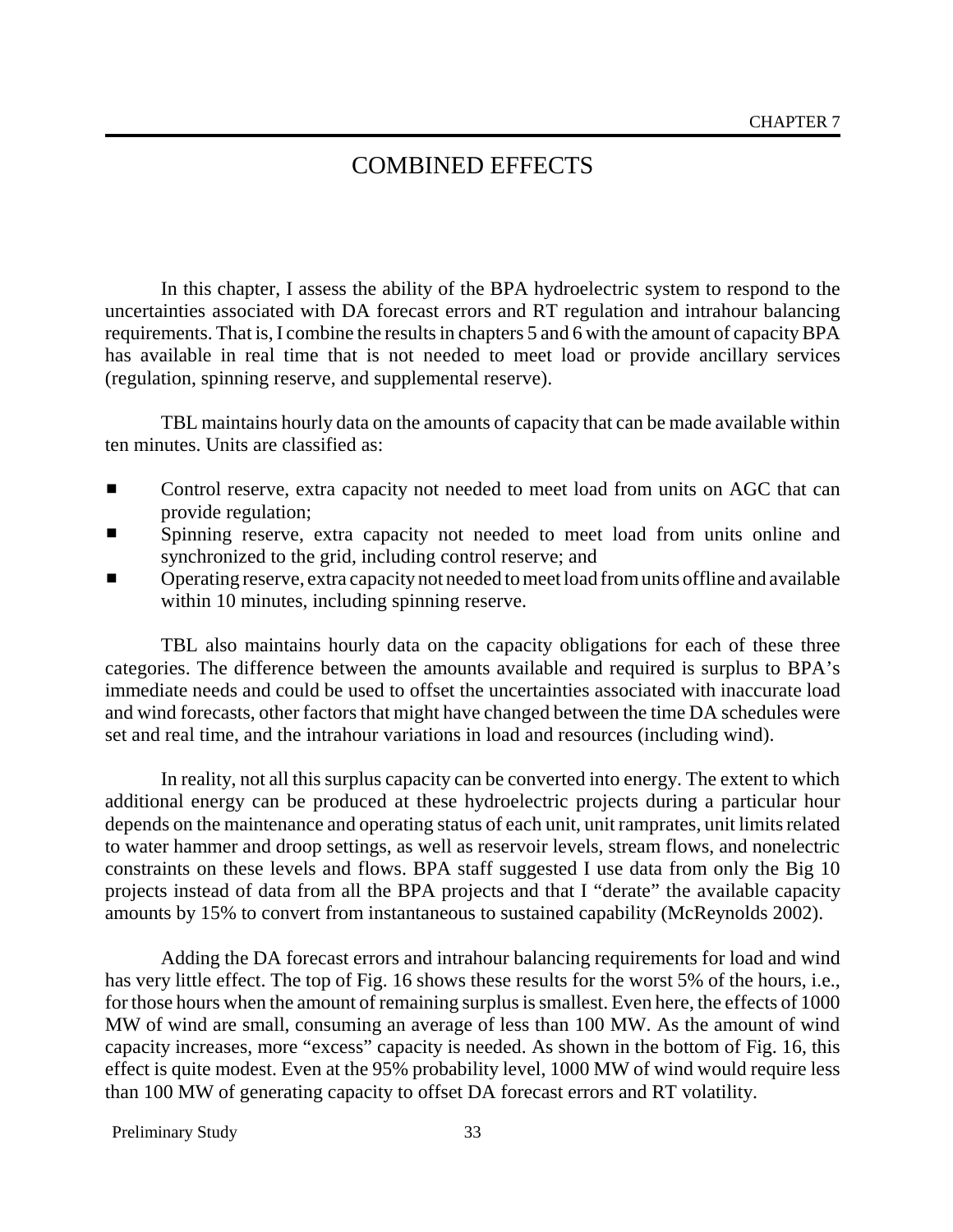

**Fig. 16. Load and wind use of capacity under extreme conditions (95% probability). The top graph shows the upper ends of the distributions, and the bottom graph shows wind use of BPA capacity as a function of wind capacity.**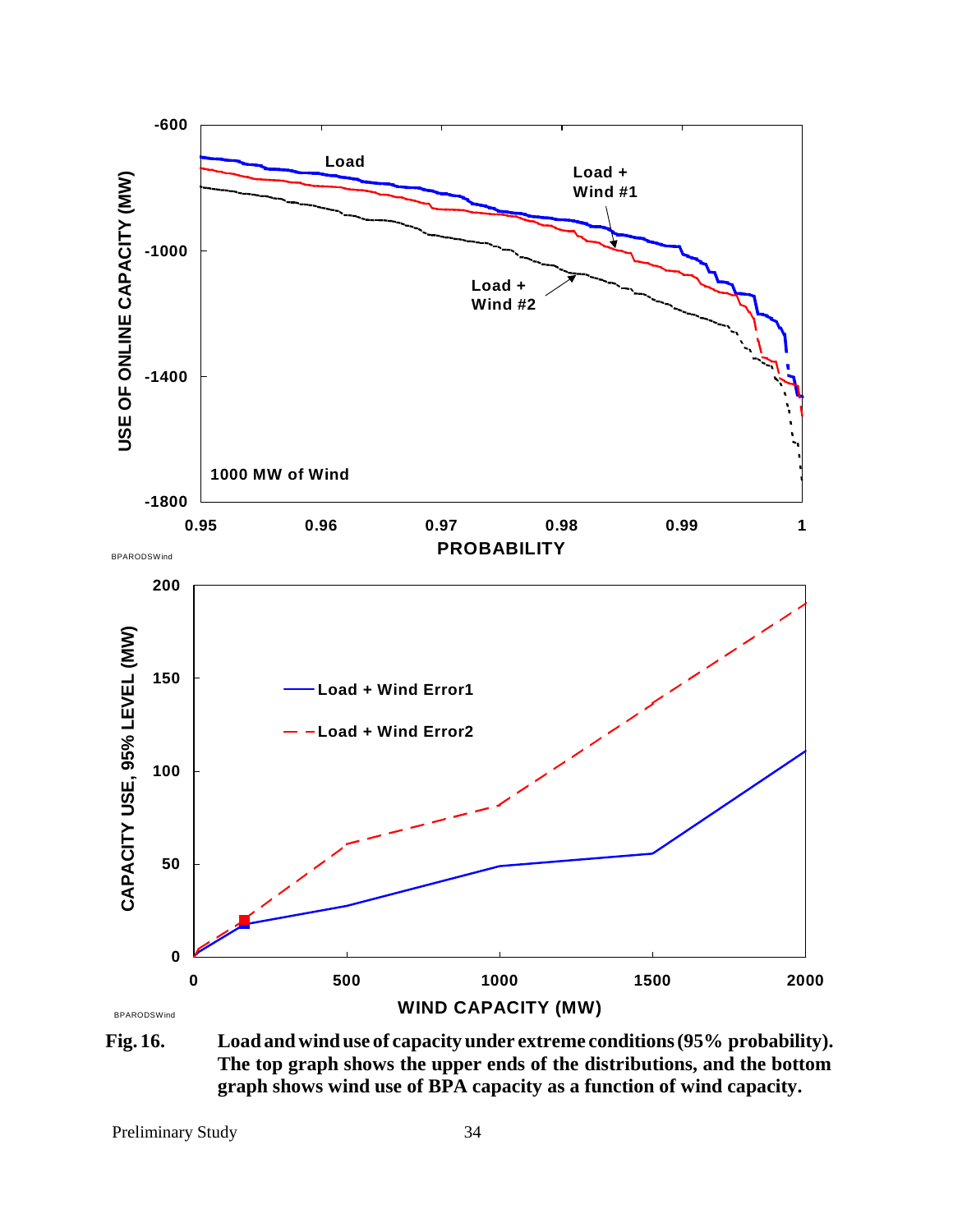# **CONCLUSIONS**

This study analyzed data for the first four months of 2002 on wind-farm electricity output and the BPA power system. Wherever assumptions were required, I chose ones that were unfavorable to wind (i.e., that increased the costs of integrating wind with the BPA system). These conservative assumptions include (1) stylized wind forecasts, the second of which can surely be improved upon; (2) scaling to larger wind farms that ignores the diversity benefits of geographical dispersion; and (3) use of a high price (\$5/MW-hr) for capacity required in real time that was not scheduled day ahead. As a consequence, wind farms are likely to require fewer BPA resources at a lower cost than estimated here.

In addition, these results are based on only four months of data rather than a full year. Because the physics and costs of running the BPA power system are highly seasonal,\* these initial results should be viewed cautiously. Finally, these results ignore transmission, implicitly assuming the locations of wind farms are irrelevant (i.e., wind output can be transmitted to load centers with zero losses and no congestion).

Wind output is quite variable on a minute-to-minute and hour-to-hour basis. However, the outputs of the four wind farms analyzed here are largely uncorrelated with BPA loads. As a consequence, the inability to accurately predict and control wind output has only modest effects when considered in the context of the many uncertainties that affect the generation:load balance for the BPA system.

Table 5 summarizes the results of the data and analyses discussed in chapters 3 through 7. Roughly speaking, a 1000-MW wind farm might increase (or decrease) the amount of capacity BPA needs online at any time by about 100 MW, depending on the accuracy of the DA wind forecast. As shown on the right of Table 5, these effects are roughly symmetrical, which means that, on average, wind has almost no effect on BPA capacity requirements. The cost to integrate wind with the BPA power system, including adjustments for DA forecast errors and RT regulation and load following requirements, is likely to be well under \$5/MWh of wind output for 1000 MW of wind capacity.

<sup>\*</sup> BPA loads peak in the winter, but the rest of the WECC is summer peaking. Water availability is also strongly seasonal, depending on the amounts and timing of rain, snowfall, and snowmelt. The amount and flexibility of BPA's hydro capability varies with loads, water conditions, and biological requirements.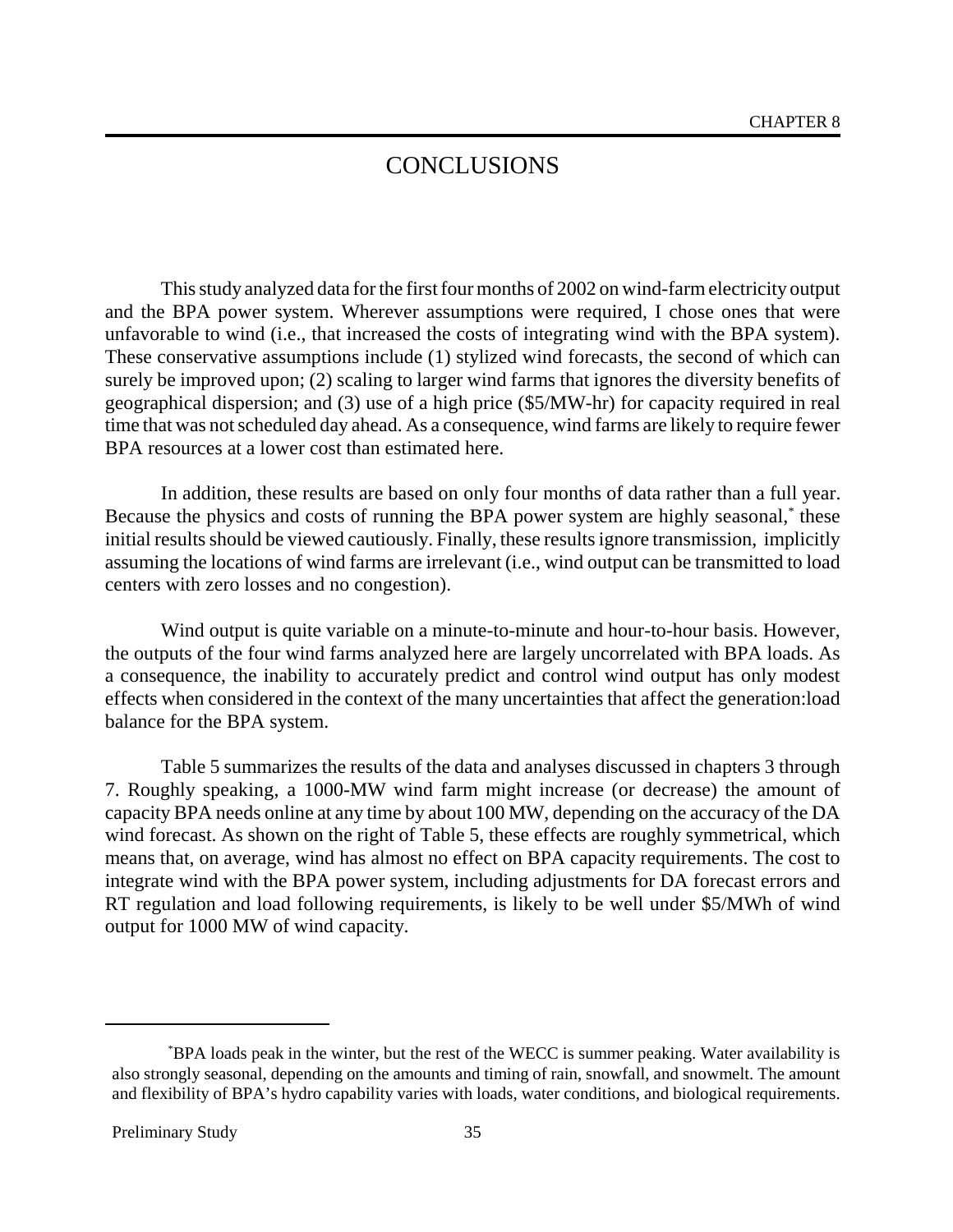|                          | Absolute values <sup>b</sup> |           | Values <sup>c</sup> |           |
|--------------------------|------------------------------|-----------|---------------------|-----------|
|                          | Average                      | 95% limit | Average             | 95% limit |
| Day-ahead forecast error |                              |           |                     |           |
| Error $#1$               | 40                           | 85        |                     | 60        |
| Error $#2$               | 120                          | 235       | $\theta$            | 230       |
| Regulation               |                              | 20        |                     | 20        |
| Load following           | 15                           | 25        | 0                   |           |
| Totals                   | 60 to 140                    | 70 to 185 |                     | 35 to 90  |

## **Table 5. Summary of results on the incremental capacity (MW) required for 1000 MW of wind capacity**<sup>a</sup>

<sup>a</sup>These values are those that occur when the combination of surplus capacity is lowest and the load forecast error, wind error, and real-time balancing requirements are greatest.

<sup>b</sup>These values ignore the sign of the wind effect, treating increases and decreases the same (i.e., all changes are positive).

These are the actual algebraic values of the effects of wind on BPA capacity.

Because wind's effects on the BPA system are small and roughly symmetrical, there is no simple answer to the question: how much capacity should BPA set aside day-ahead to allow for uncertainties in the real-time output of wind farms. Answering this question is difficult for several reasons.

First, BPA has sufficient capacity to be able to ignore the uncertainties associated with other factors that affect differences between DA plans and RT operations; in particular, errors in BPA's DA system load forecast are not used in operational planning. Based on results for the first four months of 2002, this capacity is enough to cover the uncertainties associated with as much as a few thousand MW of wind capacity. (The amount of capacity available might be much less during other seasons.)

Second, responding to wind uncertainty (as well as to other uncertainties) is a function of risk management. Cautious system planners and operators will err on the side of having more physical capacity available. Profit-oriented planners and traders, on the other hand, will aggressively seek opportunities to buy and sell in all time frames, from day ahead to hour ahead.

Finally, BPA lacks data and analysis to document the costs associated with uncertainties in DA load forecasts, generator schedules, interchange schedules, precipitation, customer use of their slice entitlements, or other factors that might lead to differences between DA expectations and RT operations. Understanding the nature and magnitude of these factors is essential to placing wind uncertainty in the appropriate context. That is, the effects of variability in wind output do not occur in isolation; they need to be analyzed along with all the other factors that affect BPA hydroelectric operations. As shown here, the errors in the DA forecasts of wind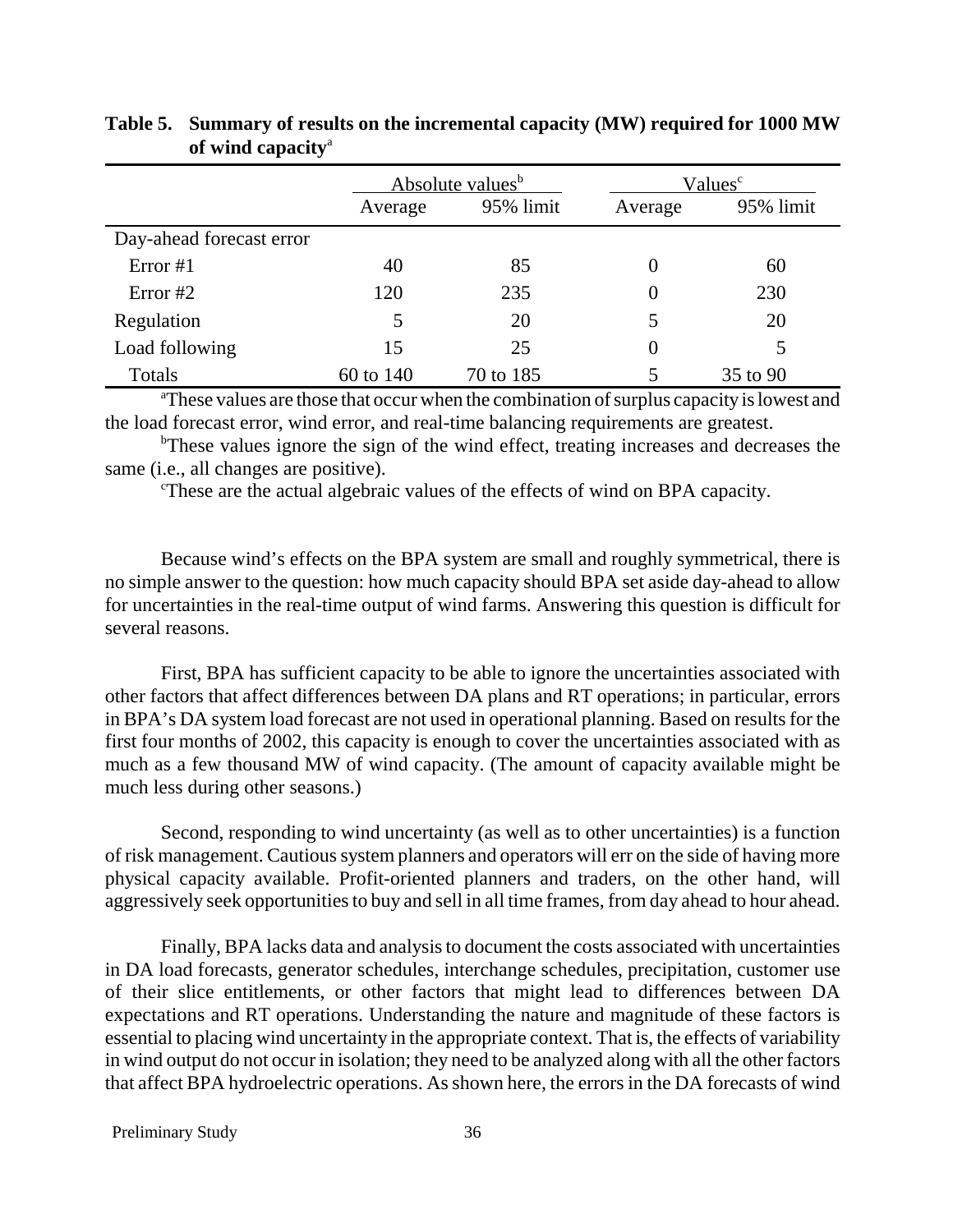and load are uncorrelated, which means that the combined effect is much less than the sum of the factors separately.

The large amounts of hydro capacity that are generally online, not fully loaded, and not at their minimum operating levels suggests that large amounts of wind could be accommodated within the BPA system at very little cost. There are two problems with this statement. First, it is qualitative and says nothing about the magnitude of these costs (even if they are small). Second, during certain hours and seasons, BPA may not have spare capacity to quickly respond to changes in wind output. Similarly, as wind capacity in the Pacific Northwest increases, a time will come when a threshold is passed, at which point the costs of wind integration may be much higher.

BPA should encourage the wind community to develop accurate wind-output forecasting methods that operate day ahead (e.g., provide reasonable forecasts 12 to 36 hours ahead of operation). The use of such forecasts would yield more accurate DA schedules of wind output, which, in turn, would reduce the capacity adjustments BPA needs to make between DA and RT.

The analyses conducted here provide useful qualitative guidance to BPA on how wind resources might affect operation of the BPA system and the ability to market power from that system. Therefore, the analyses presented here for the first four months of this year should be repeated as additional data become available (e.g., with a full year of data). Such additional analysis is important because of the strong seasonality of BPA hydroelectric power supplies and electricity demand.

Finally, BPA might analyze the costs of wind integration using the kinds of DA and RT markets called for by FERC's (2002b) standard market design. Such an exercise would involve estimation of DA prices for hourly energy and regulation, as well as RT (hourly and intrahour) prices for energy. These prices would be applied to DA wind schedules, to the differences in intrahour system fluctuations with and without wind (to calculate regulation and load-following costs), and to the differences between RT deliveries of wind energy and DA schedules.

#### ACKNOWLEDGMENTS

I thank John Pease, the BPA manager of this study, for his guidance and support throughout the course of his study. I thank Orville Blumhardt, Roy Ellis, Francis Halpin, and Warren McReynolds for providing data used in this study and for explaining how to use and interpret these data. I thank Bill Berry, Lynn Hart, Allen Ingram, Mary Johannis, Kevin Johnson, Larry Kitchen, Bill Lamb, and Warren McReynolds for their explanations of how BPA plans and operates its hydroelectric system. I thank Gery Bolden, George Darr, Kevin Johnson, Tim Johnson, Steven Kerns, Larry Kitchen, Elliot Mainzer, Warren McReynolds, Stephen Oliver, and John Pease for their comments on a draft of this study.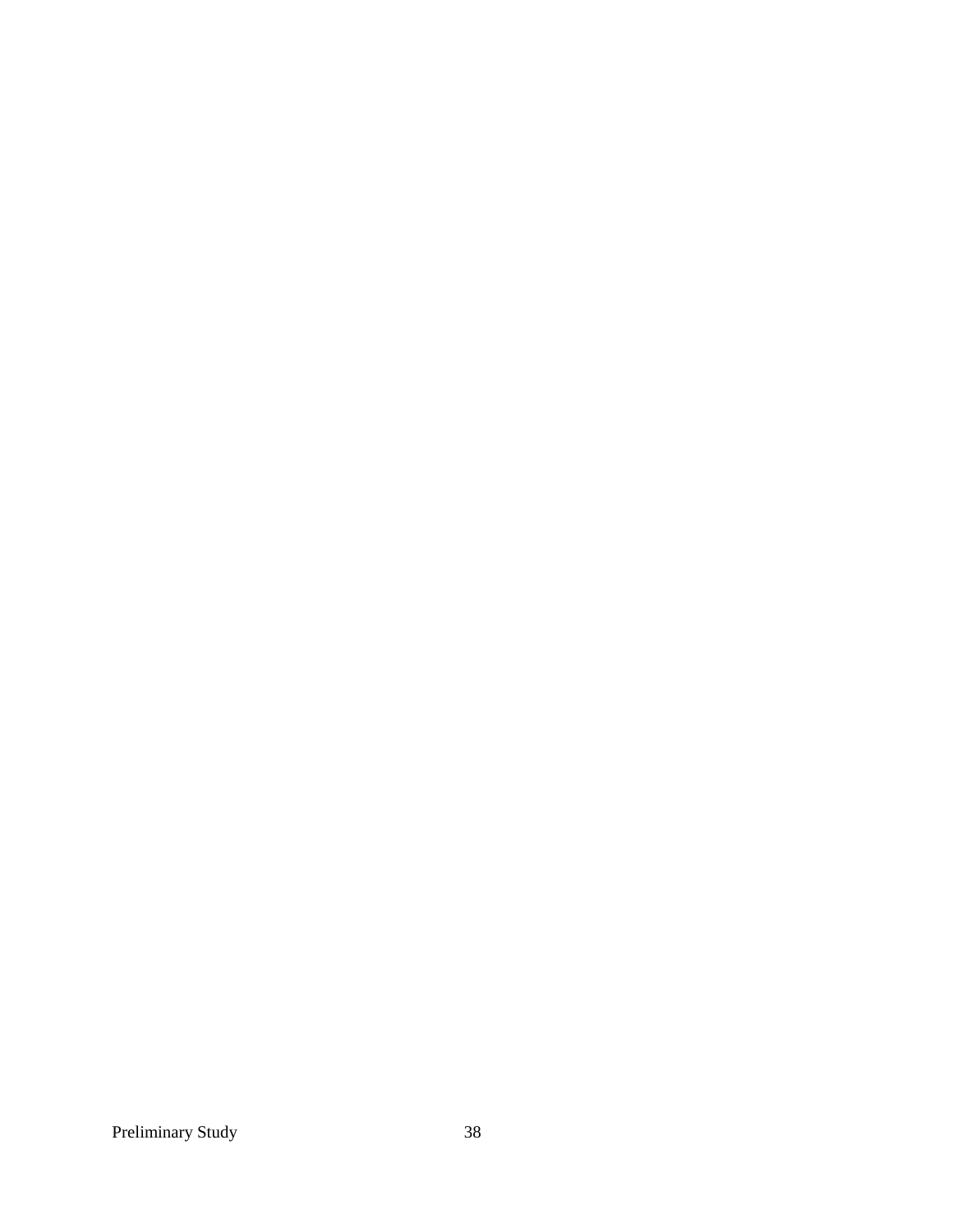# REFERENCES

Acres Productive Technologies 2001, *Columbia Vista Overview*, HSP012, Version 1, prepared for the Bonneville Power Administration, Portland, OR, August 29.

Acres Productive Technologies 2002, *System Representation Guide*, HSP014, Version 1, prepared for the Bonneville Power Administration, Portland, OR, April 4.

Bonneville Power Administration 2001, "Seven Wind Projects Shortlisted," *Journal*, July.

G. Darr 2002, personal communication, Bonneville Power Administration, Power Business Line, Portland, OR, July.

E. Hirst 2001a, *Real-Time Balancing Operations and Markets: Key to Competitive Wholesale Electricity Markets*, Edison Electric Institute, Washington, DC, and Project for Sustainable FERC Energy Policy, Alexandria, VA, April.

E. Hirst 2001b, *Interactions of Wind Farms with Bulk-Power Operations and Markets*, Project for Sustainable FERC Energy Policy, Alexandria, VA, September.

B. Kirby and E. Hirst 2000, *Customer-Specific Metrics for the Regulation and Load-Following Ancillary Services*, ORNL/CON-474, Oak Ridge National Laboratory, Oak Ridge, TN, January.

W. McReynolds 2002, personal communication, citing work done by Thomas Caine to convert instantaneous capability into sustainable capability, Transmission Business Line, Bonneville Power Administration, Vancouver, WA, July.

W. McReynolds et al. 2002, "Operational Performance of Predictive AGC at BPA Control Area," Institute of Electrical and Electronics Engineers WPM 2002 Conference, New York, NY, January 30.

M. Milligan 2001, *Testimony of Michael Milligan*, In the Matter of the Application of Public Service Company of Colorado for an Order Approving Its 1999 Integrated Resource Plan, Docket No. 99A-549E, before the Colorado Public Utilities Commission, Golden, January 31.

M. Milligan, K. Porter, B. Parson, and J. Caldwell 2002, "Wind Energy and Power System Operations: A Survey of Current Research and Regulatory Actions," *The Electricity Journal*  $15(2)$ , 56-67, March.